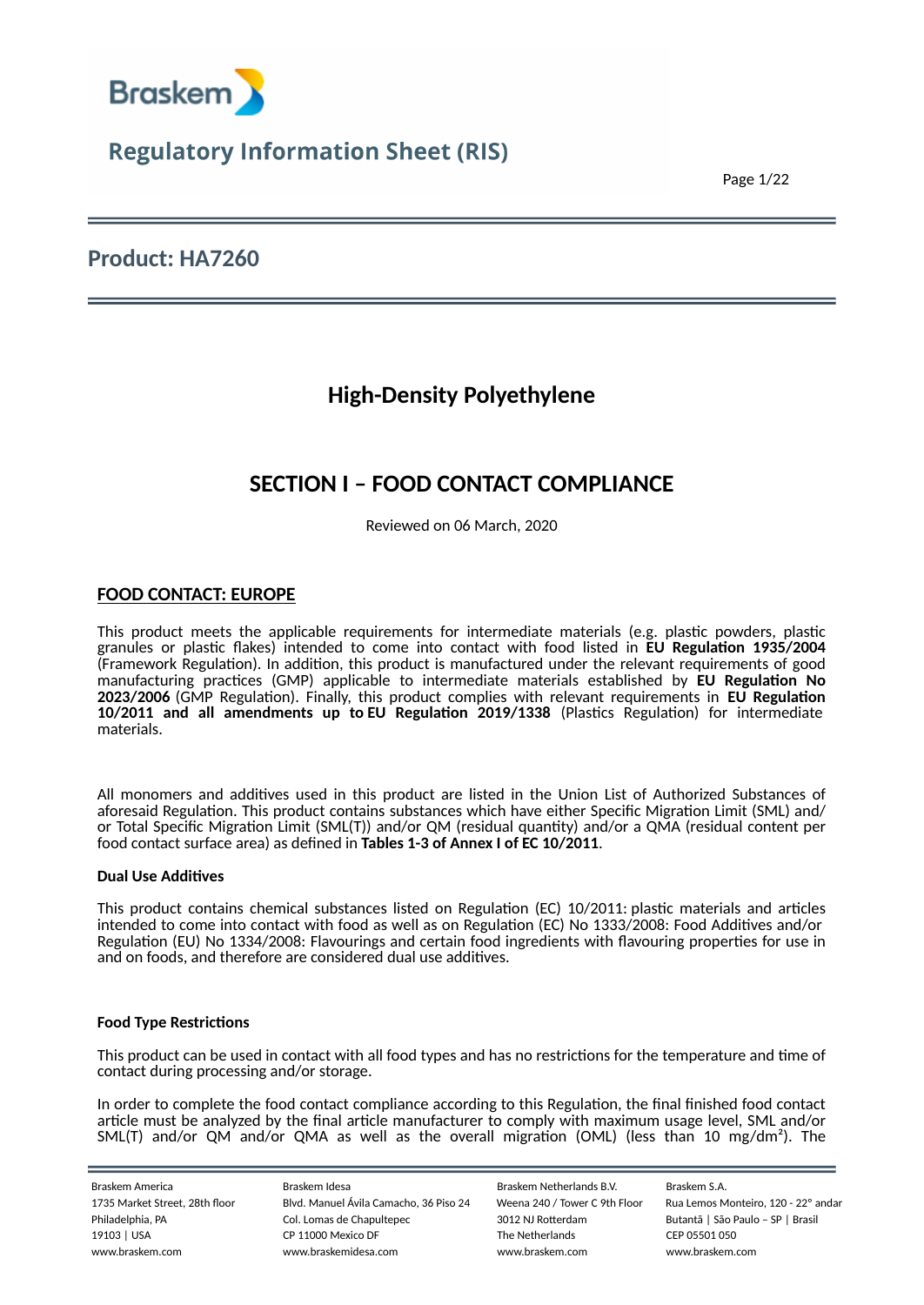

Page 2/22

### **Product: HA7260**

manufacturer also needs to comply with any other restrictions or specifications of the aforementioned substances.

### **FOOD CONTACT: BRAZIL – ANVISA, Brazilian National Agency of Sanitary Control**

This product complies with the relevant requirements of the resolutions **RDC n. 91/2001** - General provisions for food contact materials and **RDC n. 105/1999** - General provisions for plastic materials, published by ANVISA.

All monomers, additives and adjuvants used in the formulation of this product are listed in the Positive List of the following Resolutions:

| <b>ANVISA</b>   | Subject                                                                                                                                                |
|-----------------|--------------------------------------------------------------------------------------------------------------------------------------------------------|
| RDC n. 56/2012  | Positive list of monomers, other starting substances and<br>polymers authorized for the preparation of food contact<br>packaging and plastic equipment |
| RDC n. 326/2019 | List of authorized additives for plastic materials and polymeric<br>coatings for food contact articles and materials                                   |

This product contains substances restricted by a specific migration limit (SML) and/or a total specific migration limit (SML(T)) and/or a QM (residual quantity) and/or a QMA (residual content per food contact surface area).

#### **Food Type Restrictions**

This product can be used in contact with all food types and has no restrictions for the temperature and time of contact during processing and/or storage.

### **FOOD CONTACT: MERCOSUR**

This product complies with the relevant requirements of the resolutions **GMC n. 03/92** - General provisions for food contact materials and **GMC n. 56/92** - General provisions for plastic materials, published by MERCOSUR.

All monomers, additives and adjuvants used in the formulation of this product are listed in the Positive List of the following Resolutions: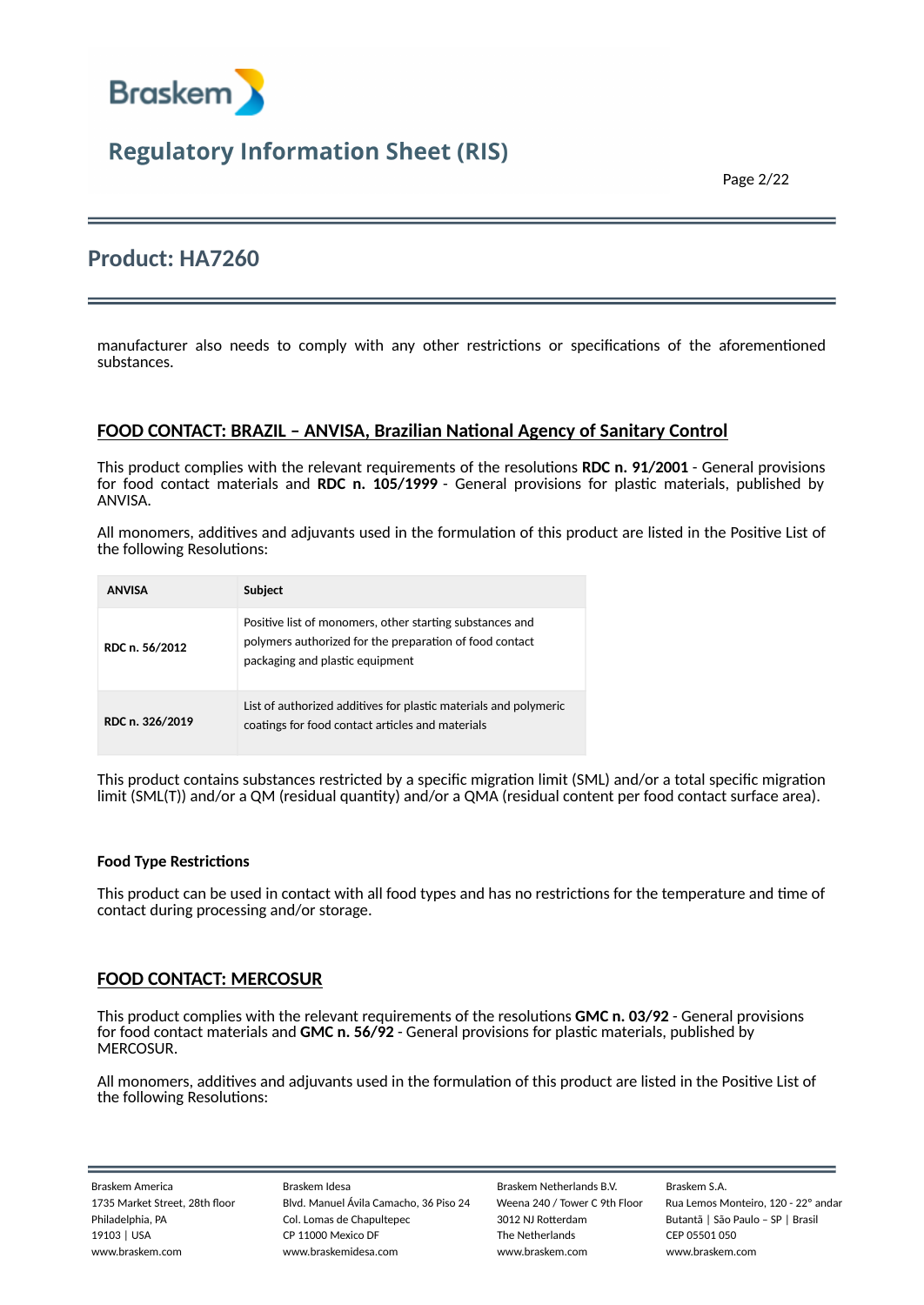

### **Product: HA7260**

| <b>MERCOSUR</b> | Subject                                                                                                     |
|-----------------|-------------------------------------------------------------------------------------------------------------|
| GMC n. 02/12    | Positive list of polymers and resins for food packaging and equipment                                       |
| GMC n. 39/19    | Positive List of additives for the preparation of plastic materials and polymeric coatings for food contact |

This product contains monomers and/or substances with specific migration limit (SML) and/or a total specific migration limit (SML(T)) and/or a QM (residual quantity) and/or a QMA (residual content per food contact surface area).

#### **Food Type Restrictions**

This product can be used in contact with all food types and has no restrictions for the temperature and time of contact during processing and/or storage.

In order to complete the food contact compliance according to the Resolutions mentioned above, the final article must be tested by the manufacturer to determine the total migration limit (must be less than 50 mg/kg or 8 mg/dm2). It must also satisfy any other restrictions or specifications of the aforementioned substances.

It´s the responsibility of the final food contact article manufacturer to determine the technical suitability of this product for the intended use.

It is the sole responsibility of the Purchaser of this Product to verify whether the Mercosur legislation was incorporated by each member countries into their domestic laws.

### **FOOD CONTACT: CHINA**

#### **GB 4806.1-2016**, including **GB 31603-2015**

This product meets the relevant requirements for plastic resins and plastic materials for Food Contact Materials and Articles required by the **GB 4806.1-2016**. With respect to good manufacturing practices (GMP), we declare that we meet the basic requirements (Item 2) of **GB 31603-2015**.

#### **GB 4806.6-2016**

The base resin used in this product is listed and meets the relevant requirements for this product of **GB 4806.6-2016 – Table A.1**.

This product does not contain monomers with Specific Migration Limit (SML) and/or Total Specific Migration Limit (SML(T)) and/or QMA (residual content per food contact surface area) defined on **GB 4806.6-2016**.

#### **GB 9685-2016**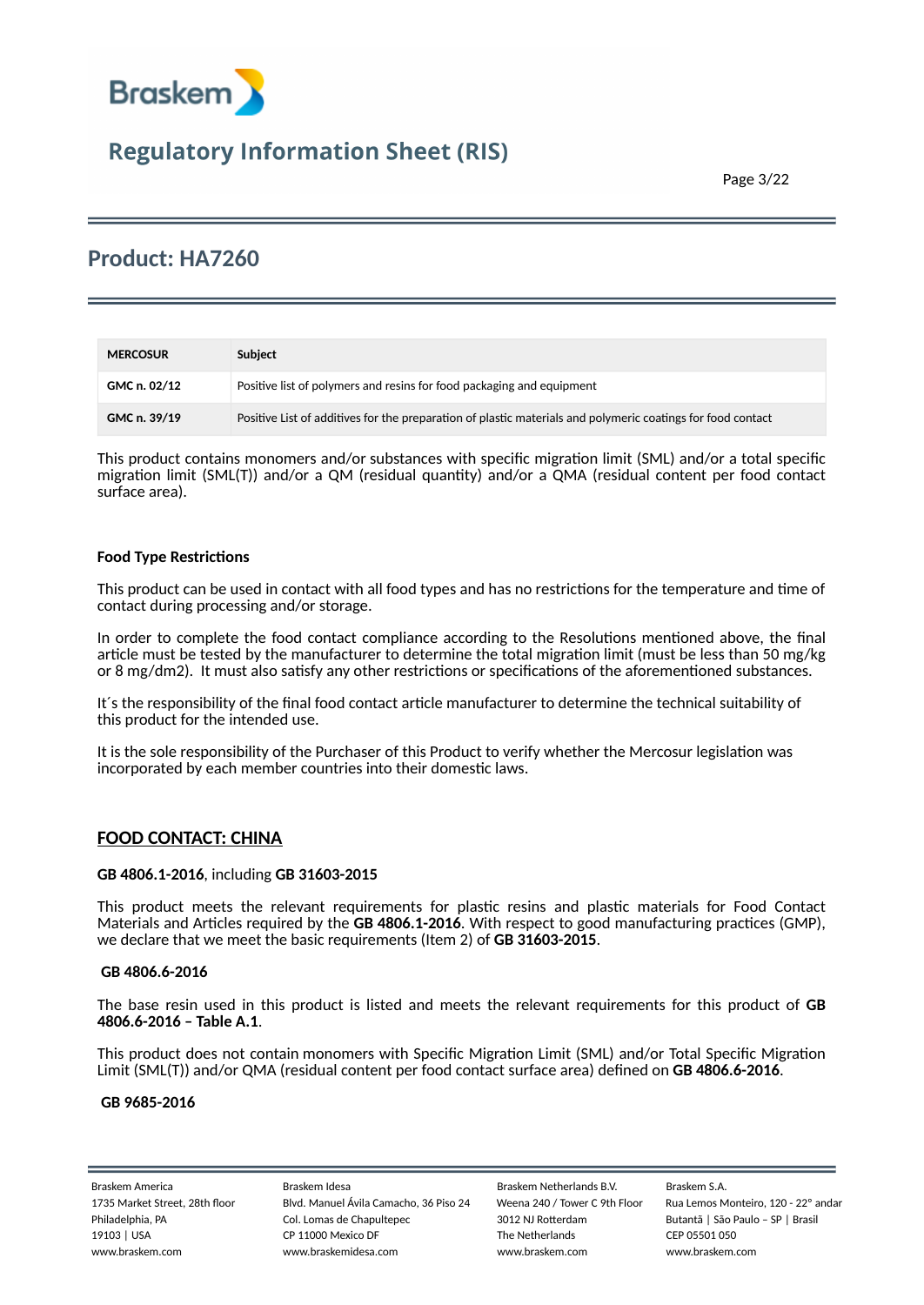

Page 4/22

### **Product: HA7260**

All additives used in this product meet the principles for use of additives in food contact materials and articles (Item 3) of **GB 9685-2016** and are used in compliance with their maximum usage levels (ML). In addition, this product DOES NOT contain chemical substances restricted by a SML, SML(T) or QM.

#### **GB4806.7-2016**

This product meets the relevant requirements for plastic materials in GB4806.7-2016. However, it´s the final food contact article manufacturer the responsibility for testing the Physical and Chemical indicators, described in Table 2.A.

In order to complete the food contact compliance according to the Resolution mentioned above, the final article must be tested by the manufacturer for SML and/or SML(T) and/or QM, as well as with any other restriction or specification of the aforementioned substances.

It´s the responsibility of the final food contact article manufacturer to determine the technical suitability of this product for the intended use.

### **FOOD CONTACT: UNITED STATED, FDA (FOOD AND DRUG ADMINISTRATION)**

This product meets the requirements of US FDA Regulation 21 CFR 177.1520(c), item 3.1a, for the safe use of olefin polymers in articles or components of articles intended for food contact. The adjuvant substances in this product meet the requirements of 21 CFR 177.1520(b).

It satisfies the requirements for all food types and Conditions of Use E-G, except for use in contact with infant formula and human milk, as described in Tables 1 and 2, respectively, found on the FDA website at:

htt[ps://www.fda.gov/food/packaging-food-contact-substances-fcs/food-types-condi](https://www.fda.gov/food/packaging-food-contact-substances-fcs/food-types-conditions-use-food-contact-substances)tions-use-food-contact[substances](https://www.fda.gov/food/packaging-food-contact-substances-fcs/food-types-conditions-use-food-contact-substances)

The uses cited above are subject to good manufacturing practices and any limitations which are part of the applicable regulations. The regulation should be consulted for complete details.

## **SECTION II – GLOBAL REGULATORY INFORMATION**

Reviewed on 06 August, 2019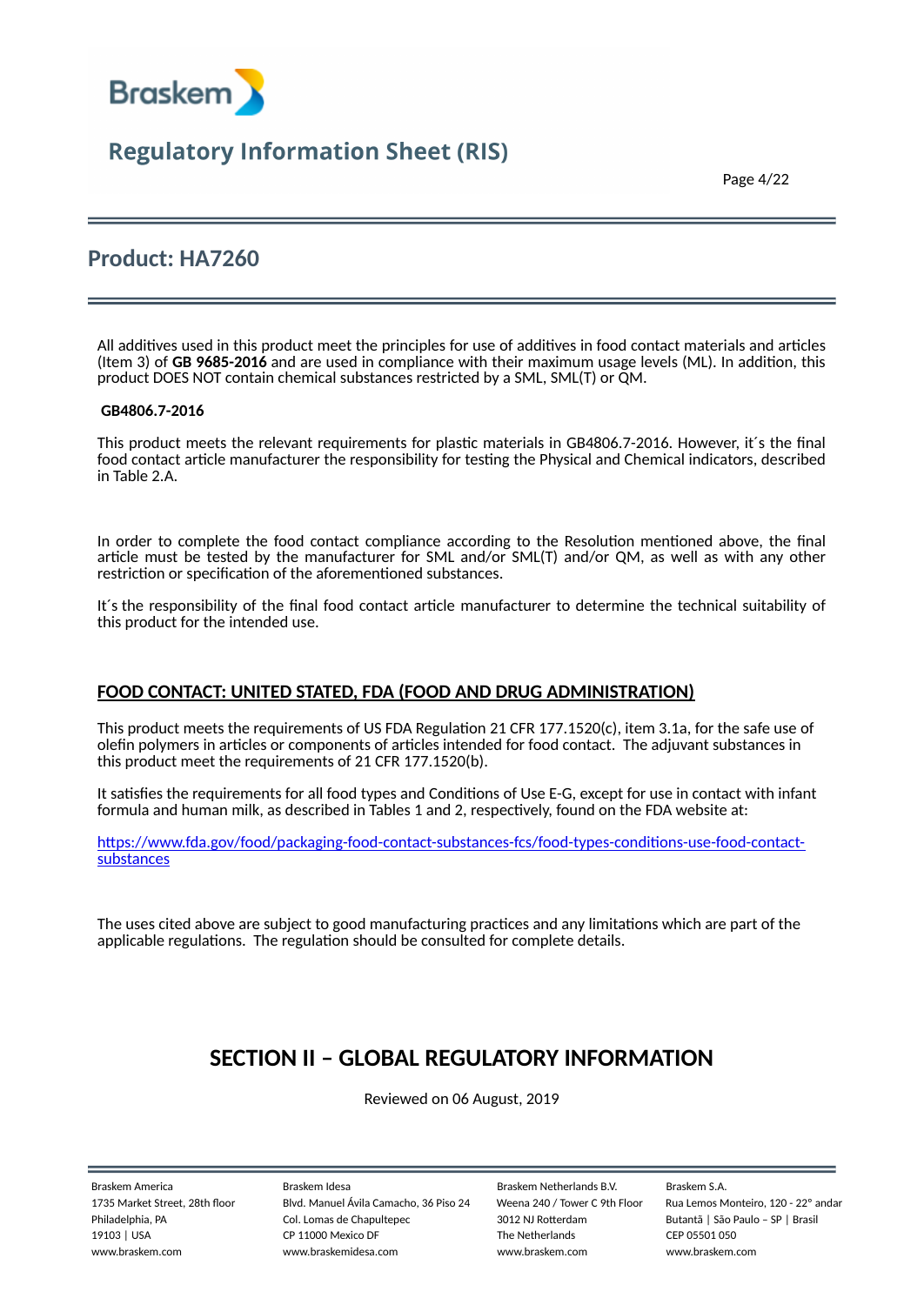

Page 5/22

### **Product: HA7260**

### **CHEMICAL INVENTORIES**

The polymer (and/or its monomers and co-monomers) and additives used in this product are used in compliance with the following chemical inventories:

| Country     | <b>Inventory Name</b> | Listed        |
|-------------|-----------------------|---------------|
| Australia   | AICS                  | YES           |
| Canada      | <b>DSL</b>            | <b>YES</b>    |
|             | <b>NDSL</b>           | $\mathsf{NO}$ |
| China       | <b>IECSC</b>          | <b>YES</b>    |
|             | <b>EINECS</b>         | YES           |
| Europe      | <b>ELINECS</b>        | $NO$          |
|             | <b>NLP</b>            | <b>NO</b>     |
| Japan       | <b>ENCS</b>           | YES           |
|             | <b>ISHL</b>           | YES           |
| Korea       | KECI                  | YES           |
| New Zealand | NZIoC                 | YES           |
| Philippines | <b>PICCS</b>          | <b>YES</b>    |
| Taiwan      | <b>TCSI</b>           | YES           |
| Thailand    | <b>TECI</b>           | NO            |
| <b>USA</b>  | <b>TSCA</b>           | YES           |

Foreign purchasers or exporters of this product should consult the appropriate local governing authority to verify that there are not regulatory requirements that would prohibit or restrict the import of this product into the applicable country.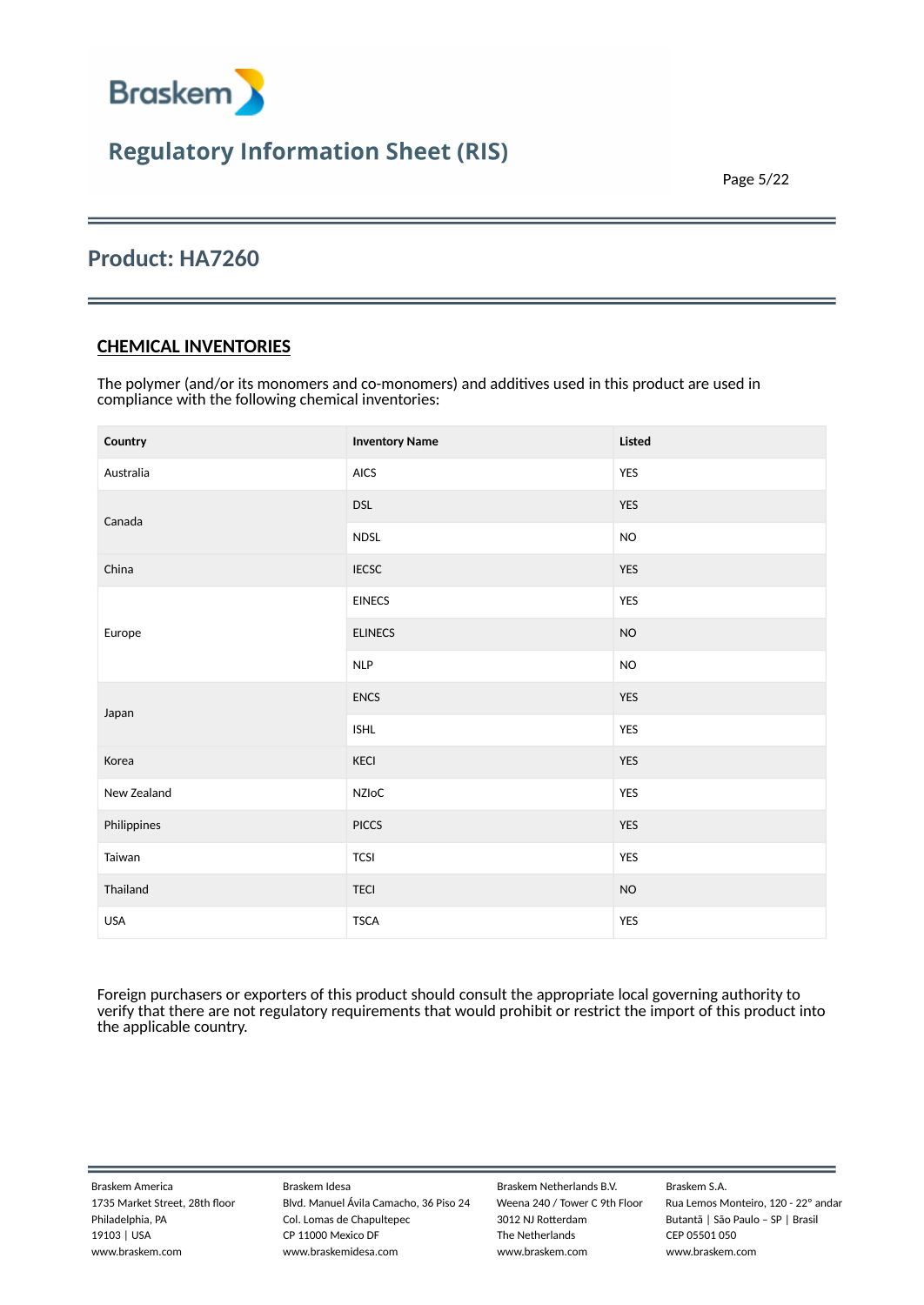

Page 6/22

### **Product: HA7260**

### **BRAZILIAN PHARMACOPEIA**

Braskem hereby declares that this Product has not been tested for its suitability with the criteria of approval of the Brazilian Pharmacopeia.

It is the sole responsibility of the purchaser to verify the suitability of this product for any intended use, carrying out the necessary tests pursuant to any applicable laws, and to ensure compliance with any applicable legal requirements.

Braskem declares the Product shall not be used by Purchaser on medical or pharmaceutical application classified as class IV, i.e. with maximum risk to health and safety of patient, operator, consumer or third parties involved as per Brazilian applicable law or in application classified as class III pursuant to European applicable law or as highest level risk as per US American applicable law.

#### **EUROPEAN PHARMACOPEIA**

Braskem hereby declares that this Product has not been tested for its suitability with the criteria of approval of the European Pharmacopeia.

It is the sole responsibility of the purchaser to verify the suitability of this product for any intended use, carrying out the necessary tests pursuant to any applicable laws, and to ensure compliance with any applicable legal requirements.

Braskem declares the Product shall not be used by Purchaser on medical or pharmaceutical application classified as class III pursuant to European applicable law .

#### **UNITED STATES PHARMACOPEIA**

Braskem hereby declares that this Product has not been tested for its suitability with the criteria of approval of the USP - United States Pharmacopeia.

It is the sole responsibility of the purchaser to verify the suitability of this product for any intended use, carrying out the necessary tests pursuant to any applicable laws, and to ensure compliance with any applicable legal requirements.

Braskem declares the Product shall not be used by Purchaser on medical or pharmaceutical application classified as highest level risk as per US American applicable law.

#### **ANIMAL-DERIVED SUBSTANCES**

This product contains additives derived from animal origin.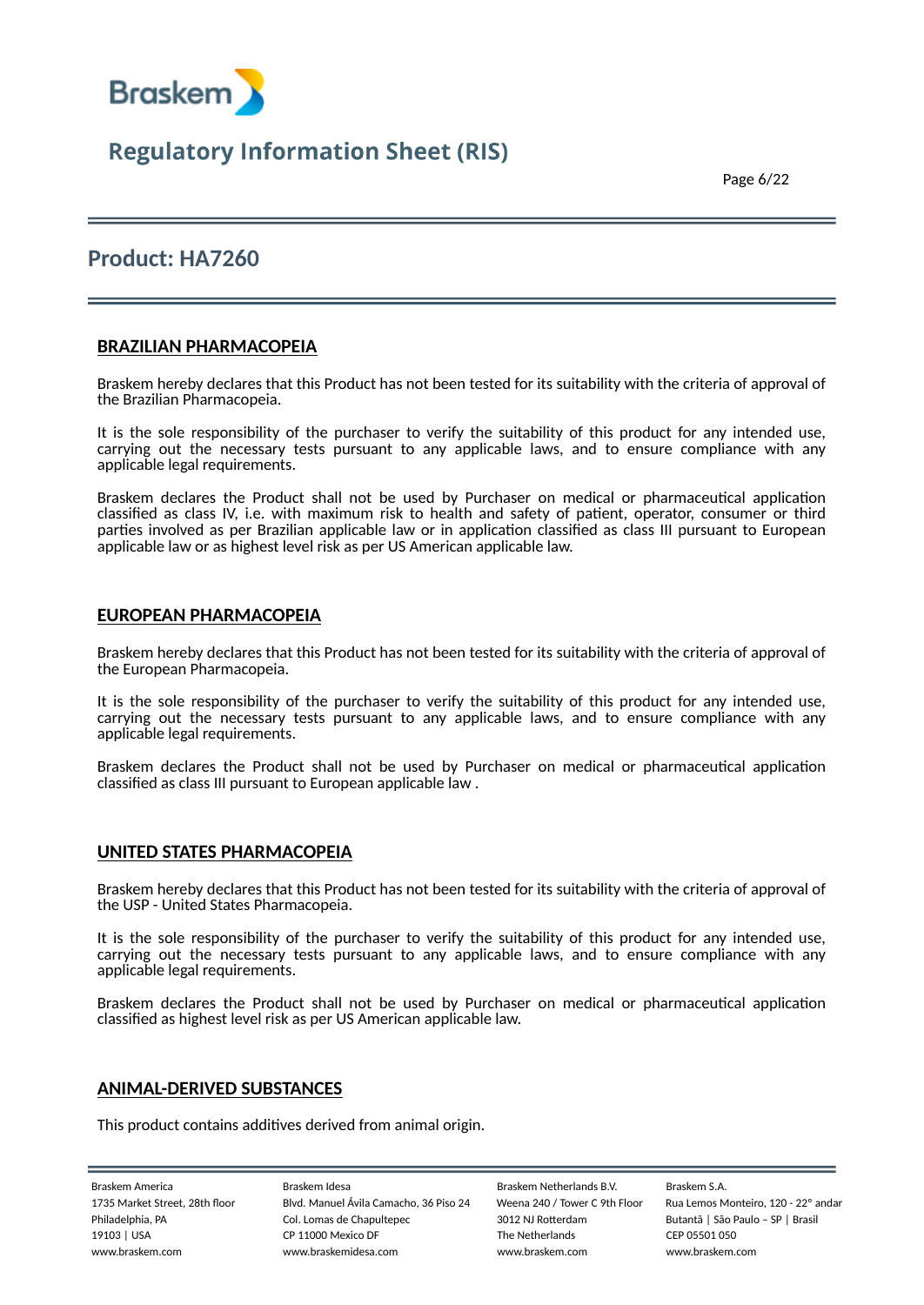

Page 7/22

### **Product: HA7260**

However, this(ese) substance(s) is(are) highly processed, obtained through Transesterification, Hydrolysis or Saponification processes at temperatures higher than 140 °C for not less than 8 minutes.

Accordingly to our suppliers information, this(ese) substances are free from Bovine Spongiform Encephalopathy (BSE) and Transmissible Spongiform Encephalopathy (TSE).

### **PLANT-DERIVED SUBSTANCES**

This product contains additives and/or monomers derived from plants and/or it´s parts.

### **GENETICALLY MODIFIED ORGANISMS (GMO)**

Substances derived from Genetically Modified Organism (GMO) are not intentionally added in this product.

### **ALLERGENS**

The allergens listed on Annex II of Regulation (EU) No 1169/2011 and below are not intentionally added in this product:

1. Cereals containing gluten, namely: wheat, rye, barley, oats, spelt, kamut or their hybridized strains, and products thereof

- 2. Crustaceans and products thereof;
- 3. Eggs and products thereof;
- 4. Fish and products thereof
- 5. Peanuts and products thereof;
- 6. Soybeans and products thereof
- 7. Milk and products thereof (including lactose)

8. Nuts, namely: almonds (Amygdalus communis L.), hazelnuts (Corylus avellana), walnuts (Juglans regia), cashews (Anacardium occidentale), pecan nuts (Carya illinoinensis (Wangenh.) K. Koch), Brazil nuts thereof;

- 9. Celery and products thereof;
- 10. Mustard and products thereof;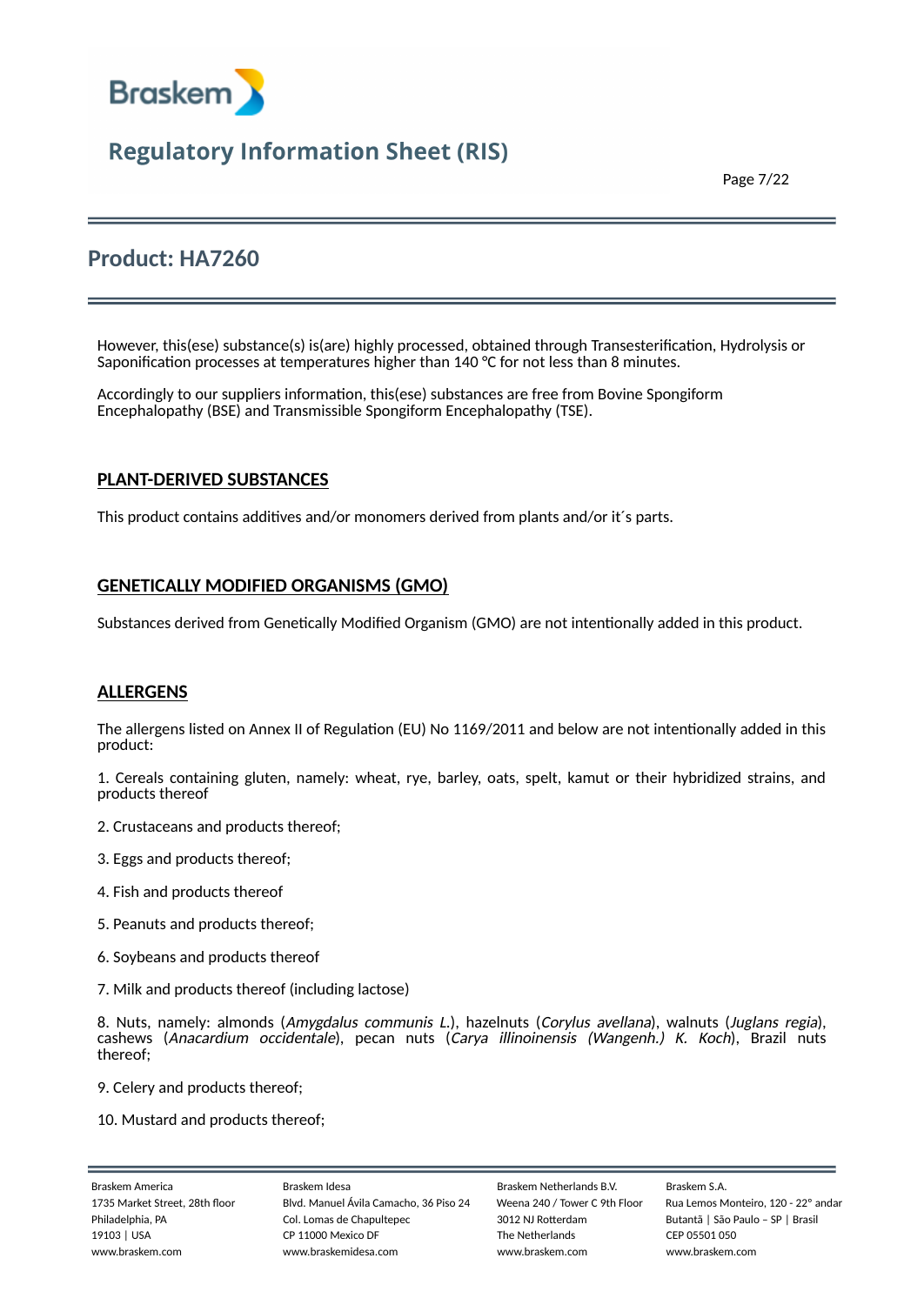

Page 8/22

### **Product: HA7260**

- 11. Sesame seeds and products thereof;
- 12. Sulphur dioxide and sulphites at concentrations of more than 10 mg/kg or 10 mg/L;
- 13. Lupin and products thereof;
- 14. Mollusks and products thereof.

### **CHILDRENS SAFETY**

#### **Toys – European Legislation**

This product was not assessed under Directive 2009/48/EC – Safety of Toys.

Braskem does not intentionally add antimony, arsenic, barium, boron, cadmium, chromium (III), chromium (VI), cobalt, copper, lead, manganese, mercury, nickel, selenium, strontium, tin and/or organic tin during the manufacture of this product.

However, this product has not been tested and assessed according to the European Standard EN 71-3:2013+A1:2014 - Requirements and test methods for the migration of aluminum, antimony, arsenic, barium, boron, cadmium, chromium (III), chromium (VI), cobalt, copper, lead, manganese, mercury, nickel, selenium, strontium, tin, organic tin and zinc from toy materials and from parts of toys.

Braskem does not intentionally add in this product the chemical substances listed in EN71-9, Tables 2D, 2E and 2I: Migration or content of certain hazardous organic chemical compounds from/in certain toys and toy materials.

As these substances are not intentionally added, we inform that they are not tested during our processes.

#### **Toys – Brazilian Legislation**

This product is not formulated with antimony, arsenic, barium, boron, cadmium, chromium (III), chromium (VI), cobalt, copper, mercury, nickel, selenium, strontium or tin.

However, this product has not been tested and assessed according to the criteria for approval of the Brazilian Regulation NBR NM 300-3: 2011 - Safety of toys - Part 3: Migration of certain elements.

This product, as manufactured and distributed by Braskem, is not a children's product, children's toy, child care article, or consumer product. For that reason, it remains to the final manufacturer to ensure the suitability of this product for toys or other children´s articles.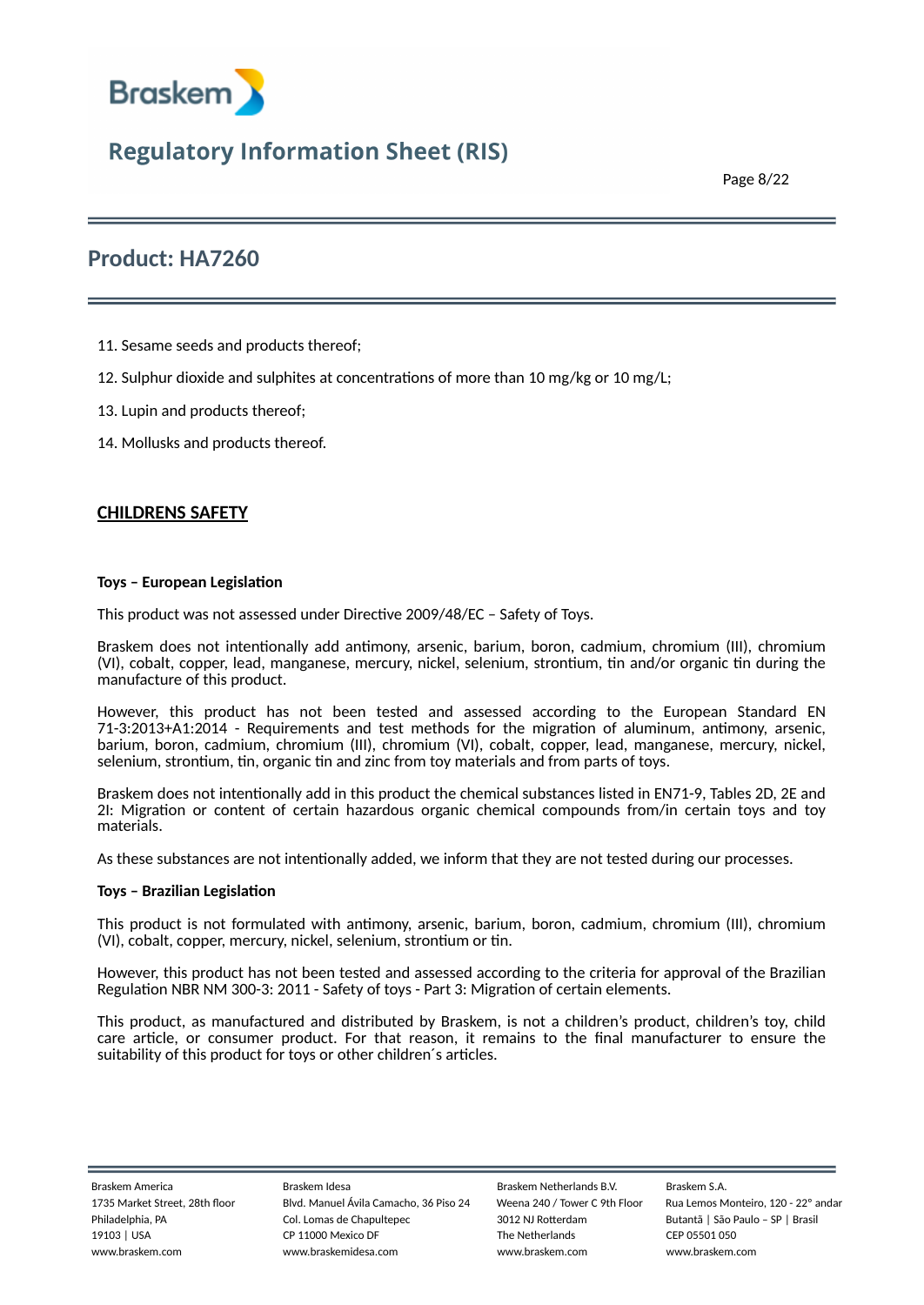

Page 9/22

### **Product: HA7260**

### **NSF INTERNATIONAL CERTIFICATION**

At this time Braskem holds no NSF certifications for this product.

### **KOSHER CERTIFICATION**

There is no Kosher certification claimed for this product.

### **HALAL CERTIFICATION**

This product is not certified according Islamic Purity Requirements (HALAL).

### **CALIFORNIA PROPOSITION 65**

Please refer to the Unites States´s Safety Data Sheet (US-SDS) for California Proposition 65 information.

### **EU REACH - Registration, Evaluation, Authorization and Restriction of Chemicals**

This product is not intentionally manufactured or formulated with any substance listed on the following REACH sections:

- ANNEX XIV List of Substances Subject to Authorization of Regulation (EC) No 1907/2006 of the European Parliament And of the Council from 18 December 2006, and its amendments.
- ANNEX XVII –Restrictions on the Manufacture, Placing on the Market and Use of Certain Dangerous Substances, Mixtures and Articles of Regulation (EC) No 1907/2006 of the European Parliament And of the Council from 18 December 2006, and its amendments.
- Candidate List of Substances of Very High Concern (SVCH), in compliance with the most updated review disclosed on the SVHC Declaration, offered at http://braskem.com/reach-en

### **CONFLICT MINERALS: Regulation 2017/821 (EU); US Dodd–Frank Consumer Protection Act**

Braskem does not purchase raw materials from areas of conflict such as Democratic Republic of the Congo or adjoining country. In addition, Braskem products are not intentionally produced with cassiterite (for tin), wolframite (for tungsten), coltan (for tantalum), and gold.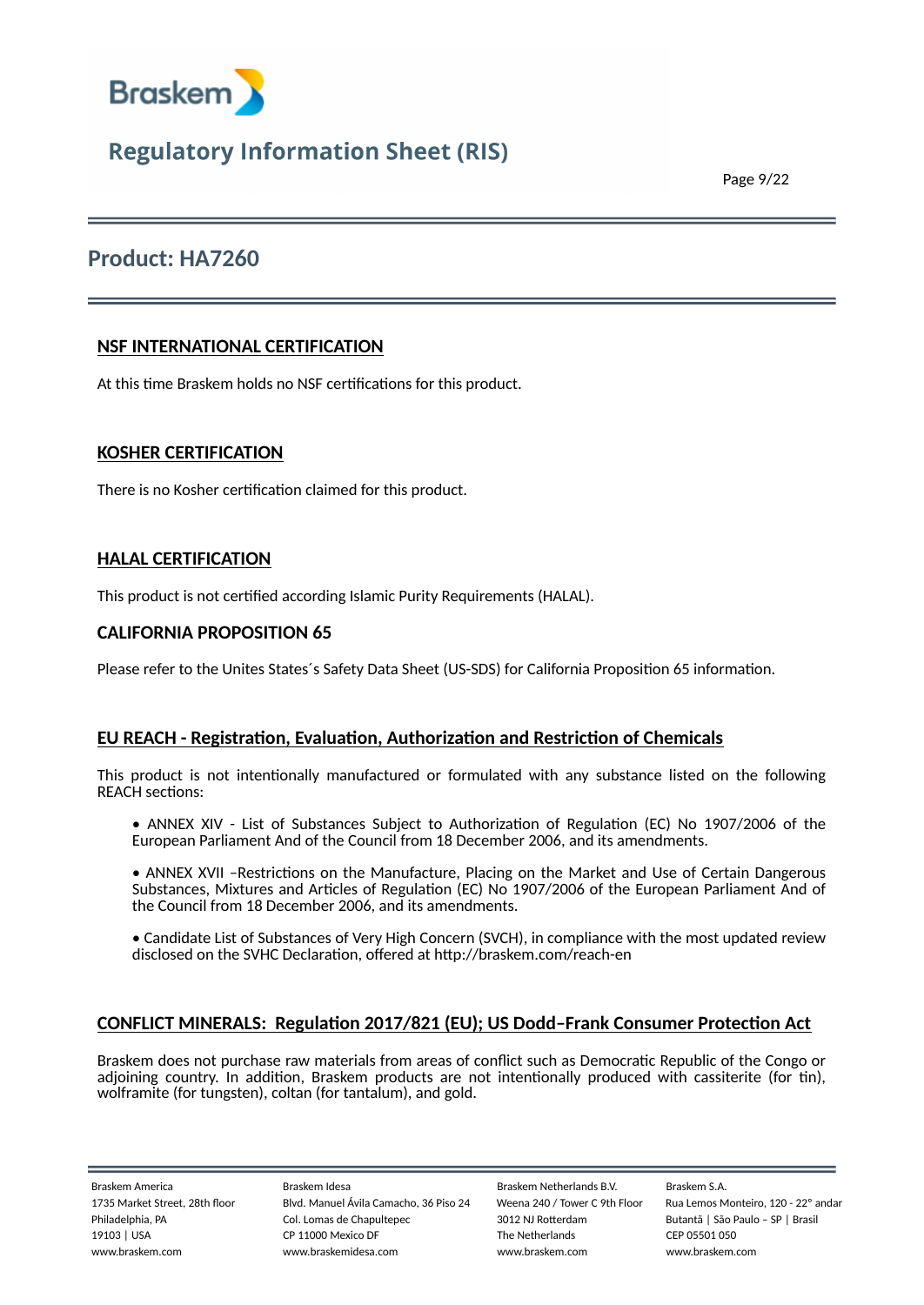

Page 10/22

### **Product: HA7260**

### **UL CERTIFICATION**

At this time Braskem holds no UL certifications for this product.

### **SUBSTANCE OF INTEREST INFORMATION**

### **PHTHALATES**

Braskem does not intentionally add phthalate additives or plasticizers in the manufacture of this product; however, this product may contain trace levels of phthalates from the polymerization. Any trace levels of phthalates in the product would be far below regulatory and advisory standards.

Braskem does not routinely test for these substances in our product.

For more specific information, please contact Braskem at the contact information provided at the end of this document.

### **PLASTICIZERS**

Plasticizers such as sebacates, adipates, terephthalates, dibenzoates, gluterates, azelates, epoxidized soybean oil (ESBO) are not intentionally added to this product.

For use of phthalates used in this product, please see the PHTHALATE declaration in this RIS.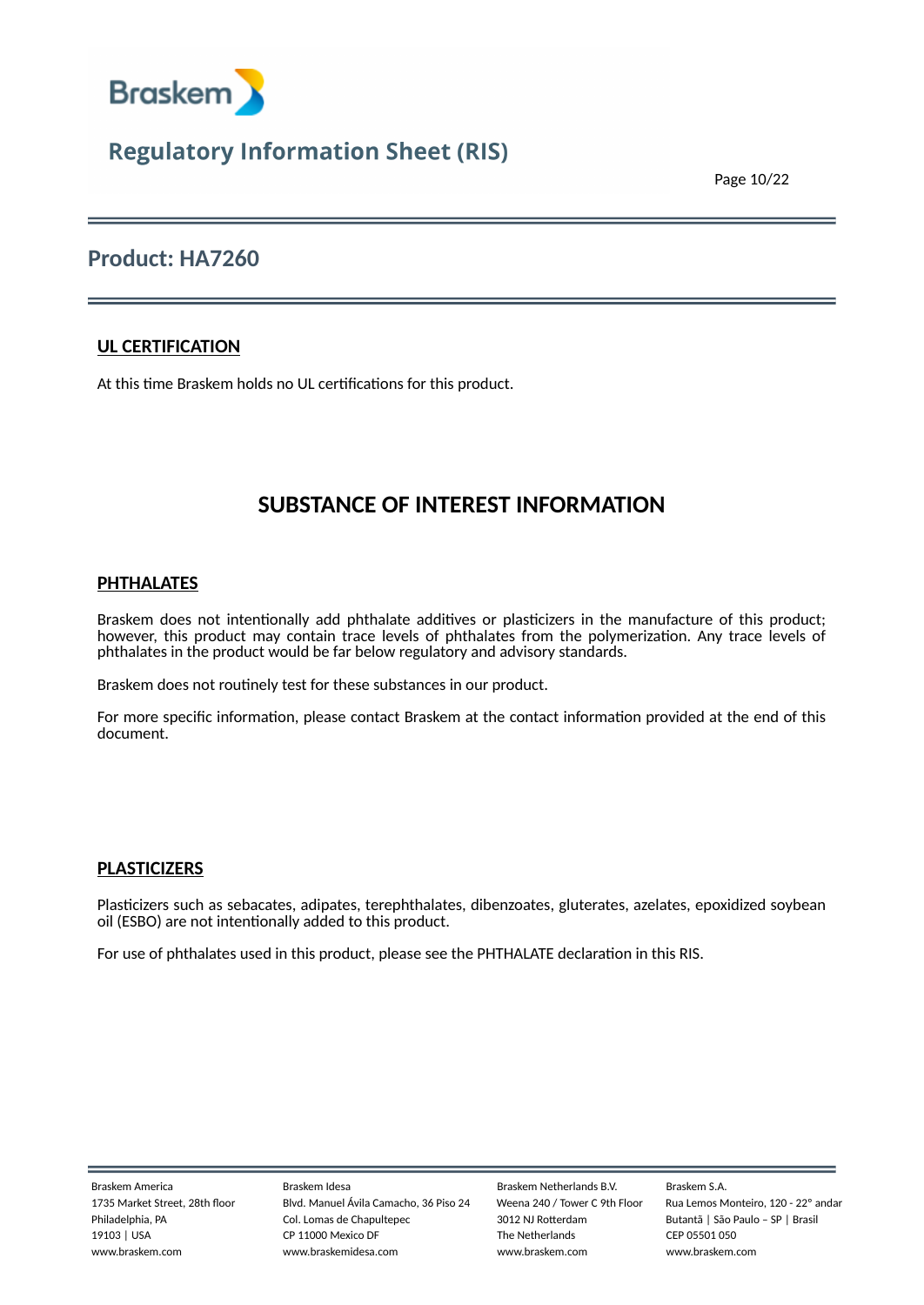

Page 11/22

### **Product: HA7260**

### **RESTRICTION OF HAZARDOUS SUBSTANCES - RoHS**

This product complies with the standards established by Directive 2002/95/EC (RoHS), Directive 2011/65/EU (RoHS 2) and Directive 2015/863 (RoHS 3). This product contains less than the maximum levels of the following restricted substances:

- Lead (Pb): < 1000 ppm
- Mercury (Hg): < 100 ppm
- Cadmium (Cd): < 100 ppm •
- Hexavalent Chromium: (Cr VI) < 1000 ppm •
- Polybrominated Biphenyls (PBB): < 1000 ppm •
- Polybrominated Diphenyl Ethers (PBDE): < 1000 ppm •
- Bis(2-Ethylhexyl) phthalate (DEHP): < 1000 ppm •
- Benzyl butyl phthalate (BBP): < 1000 ppm •
- Dibutyl phthalate (DBP): < 1000 ppm •
- Diisobutyl phthalate (DIBP): < 1000 ppm •

### **ORGANOTIN COMPOUNDS**

Organotin compounds, including mono, di or trialkyl tins, tributyl tin oxide, triphenyl tin, trialkyl tin, triaryl tin, are not intentionally added during the manufacturing process of this product. Therefore, the following substances are not expected to be present in this product:

| Organotin sub type | <b>CAS Number</b> | Organotin sub type        | <b>CAS Number</b> |
|--------------------|-------------------|---------------------------|-------------------|
| Dibutyltin (DBT)   | 1002-53-5         | Tetrabutyltin (TTBT/TEBT) | 1461-25-2         |
| Diphenyltin (DPHT) | 1011-95-6         | Tributyltin (TBT)         | 688-73-3          |
| Dioctyltin (DOT)   | 15231-44-4        | Tricyclohexyltin (TCYT)   | 3047-10-7         |
| Monobutyltin (MBT) | 78763-54-9        | Thiphenyltin (TPHT)       | $892 - 20 - 6$    |
| Monooctyltin (MOT) | 15231-57-9        |                           |                   |

As these substances are not intentionally added, Braskem does not test for these substances in our products.

### **BISPHENOLS**

This product is not manufactured or formulated with the following bisphenol compounds: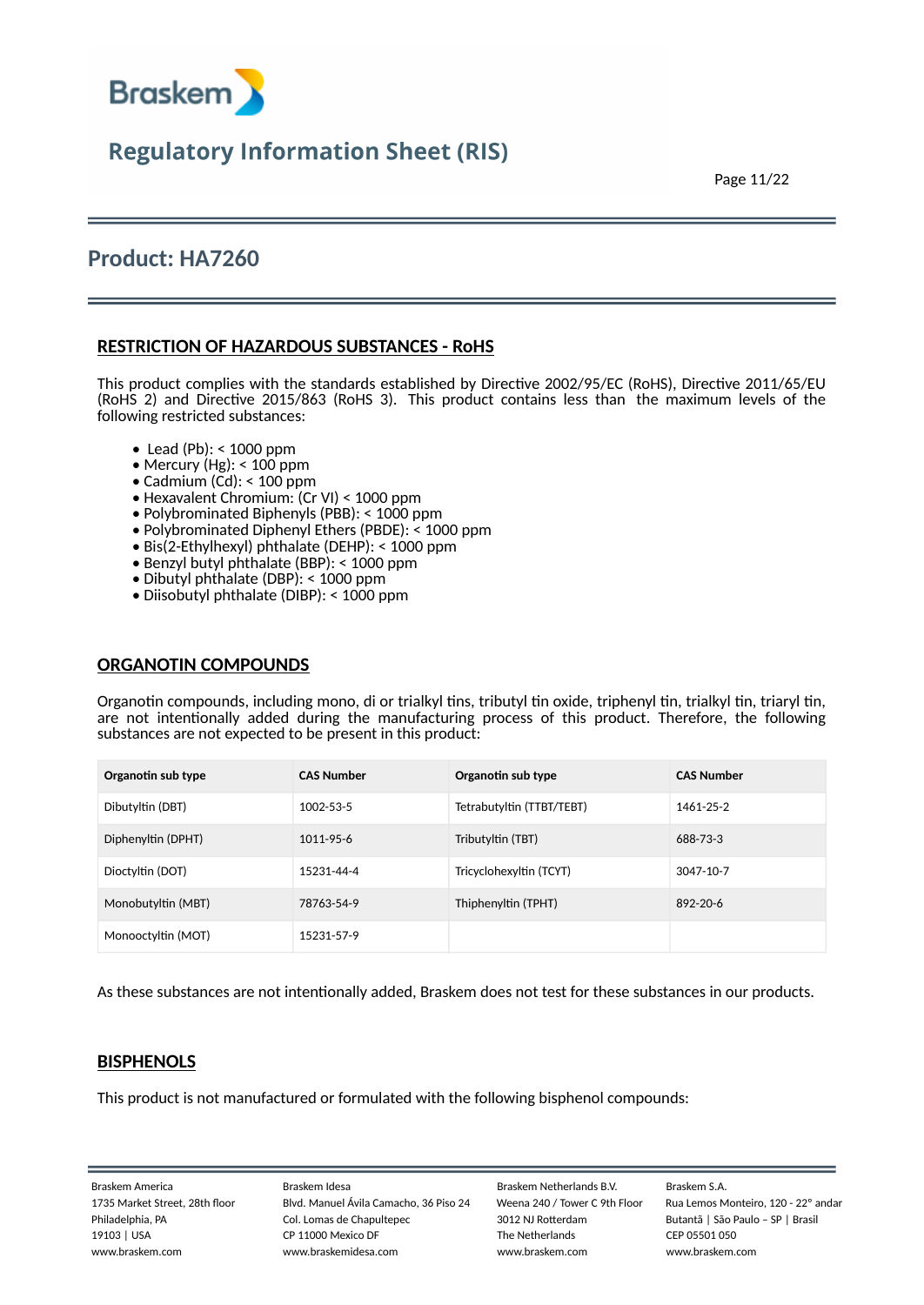

Page 12/22

### **Product: HA7260**

| <b>Bisphenol sub type</b>           | <b>CAS number</b> |  |
|-------------------------------------|-------------------|--|
| Bisphenol A, BPA                    | $80 - 05 - 7$     |  |
| Bisphenol B, BPB                    | $77 - 40 - 7$     |  |
| Bisphenol F, BPF                    | $620 - 92 - 8$    |  |
| Bisphenol S, BPS                    | $80 - 09 - 1$     |  |
| Bisphenol-F-diglycidyl ether, BFDGE | 2095-03-6         |  |
| Bisphenol-A-diglycidyl ether, BADGE | 1675-54-3         |  |
| Novolac Glycidyl Ethers (NOGE)      | 158163-01-0       |  |

As these substances are not intentionally added, Braskem does not test for these substances in our products.

**Regulation EC 1895/2005** - on the restriction of use of certain epoxy derivatives in materials and articles intended to come into contact with food: Braskem do not intentionally add BFDGE, BADGE and NOGE in the composition of its products.

### **LATEX**

Natural rubber latex (NRL), dry natural rubber (DRL), synthetic latex or "rubber that contains natural rubber" are not intentionally added to the process or to this product.

As these substances are not intentionally added, Braskem does not test for these substances in our products.

### **ALKYLPHENOLS & ALKYLPHENOL ETHOXYLATES**

Braskem does not intentionally add alkylphenol ethoxylates to this product, including Nonylphenol ethoxylates and Octylphenol ethoxylates.

Braskem also does not add the following simple substituted phenols to this product:

- Nonylphenol (CAS # 25154-52-3) •
- Tris(nonylphenyl)phosphite (TNPP, CAS # 26523-78-4) •
- Di(nonylphenyl)phenylphosphite (DNPP, CAS # 25417-08-7) •

Polypropylene and polyethylene manufacturers, including Braskem, do add complicated phenolic materials as antioxidants to their products, which are technically alkyl phenols. Accordingly, these antioxidants are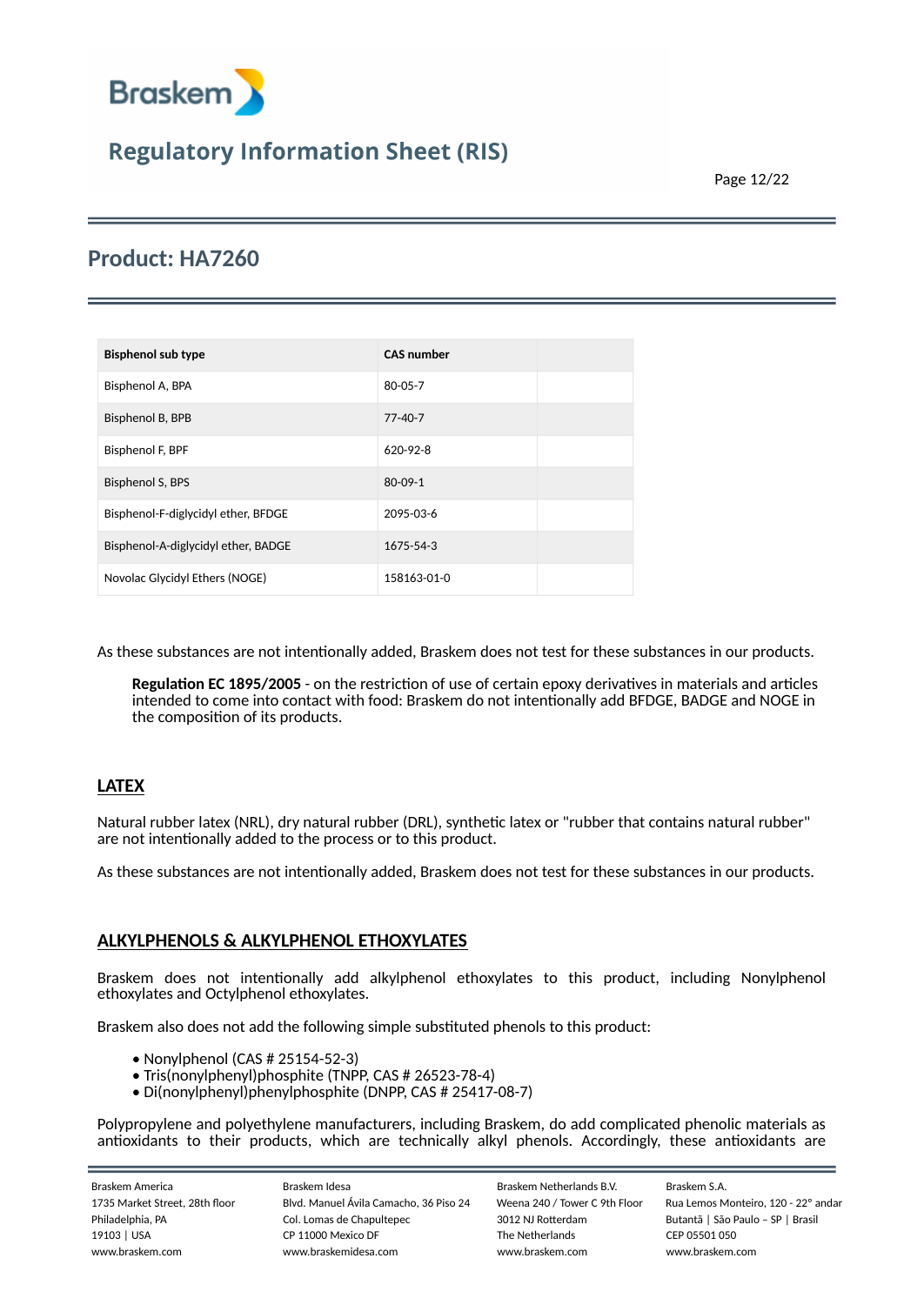

Page 13/22

### **Product: HA7260**

approved as indirect food contact additives and are used by Braskem in accordance with global food contact regulations.

### **POLYCYCLIC AROMATIC HYDROCARBONS (PAH)**

Braskem does not intentionally add or use any of the following Polycyclic Aromatic Hydrocarbons (PAH) during the manufacturing of this product:

| <b>PAH</b>               | <b>CAS Number</b> | <b>PAH</b>                 | <b>CAS Number</b> |
|--------------------------|-------------------|----------------------------|-------------------|
| 1,2-dihydro-acenaphthene | 83-32-9           | Benzo(j)fluoranthene       | 205-82-3          |
| 9H-fluorene              | 86-73-7           | Benzo(k)fluoranthene       | 207-08-9          |
| Acenaphthene             | 83-32-9           | Chrysene                   | 218-01-9          |
| Acenaphthylene           | 208-96-8          | Dibenzo(ah)anthracene      | 53-70-3           |
| Anthracene               | 120-12-7          | Indeno $(1,2,3-cd)$ pyrene | 193-39-5          |
| Benzo(a)anthracene       | $56 - 55 - 3$     | Fluorene                   | 86-73-7           |
| Benzo(a)pyrene           | $50-32-8$         | Fluoranthene               | 206-44-0          |
| Benzo(b)fluoranthene     | $205 - 99 - 2$    | Naphthalene                | $91 - 20 - 3$     |
| Benzo(e)pyrene           | 192-97-2          | Pyrene                     | 129-00-0          |
| Benzo(ghi)perylene       | 191-24-2          | Phenanthrene               | $85 - 01 - 8$     |

As these substances are not intentionally added, Braskem does not test for these substances in our products.

### **OZONE DEPLETING SUBSTANCES**

This product is not manufactured with any of US EPA's Class I or Class II Ozone Depleting Chemicals (ODC) or the ODCs listed under the Montreal Protocol or the Ozone Depleting Substances listed in Annexes I & II of EU Directive 1005/2009/EC of 16 September 2009.

As these substances are not intentionally added, Braskem does not test for these substances in our products.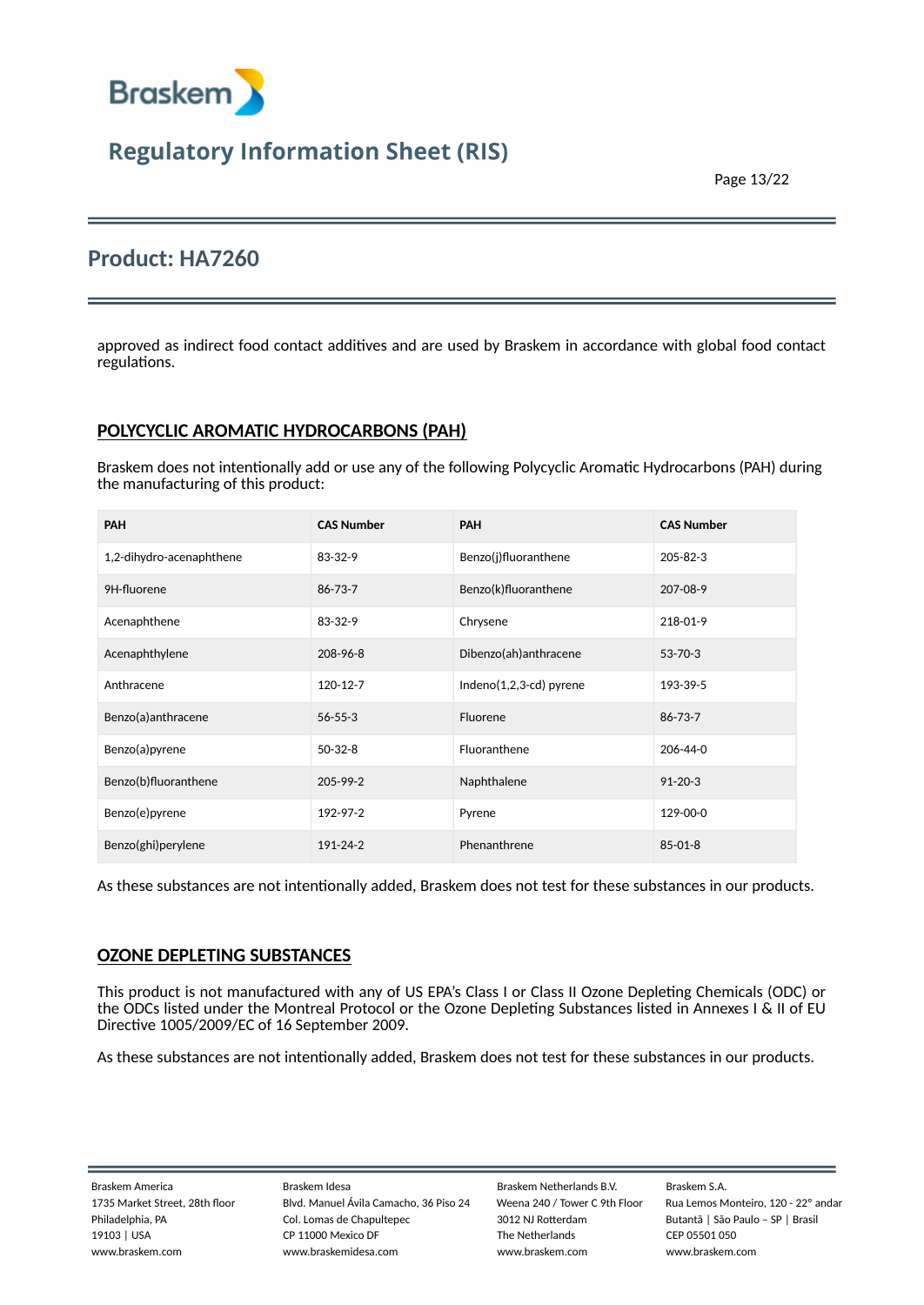

Page 14/22

### **Product: HA7260**

### **METALS**

During the manufacture of this product, Braskem does not intentionally add any of the following metals:

| <b>Chemical Name</b> | <b>CAS Number</b> | <b>Chemical Name</b> | <b>CAS Number</b> |
|----------------------|-------------------|----------------------|-------------------|
| Antimony             | 7440-36-0         | Lead                 | 7439-92-1         |
| Arsenic              | 7440-38-2         | Mercury              | 7439-97-6         |
| Barium               | 7440-39-3         | Molybdenum           | 7439-98-7         |
| Beryllium            | 7440-41-7         | <b>Nickel</b>        | 7440-02-0         |
| <b>Bromine</b>       | 7726-95-6         | Palladium            | 7440-05-3         |
| Cadmium              | 7440-43-9         | Silver               | 7440-22-4         |
| Chromium             | 7440-47-3         | Tantalum             | 7440-25-7         |
| Cobalt               | 7440-48-4         | Thallium             | 7440-28-0         |
| Copper               | 7440-50-8         | Tin                  | 7440-31-5         |
| Gold                 | 7440-57-5         | Vanadium             | 7440-62-2         |
| Hexavalent chromium  | 18540-29-9        |                      |                   |

As these metals are not intentionally added, Braskem does not test for these metals in our products.

However, since this product is produced with processing equipment made of steel, there could be traces of Iron, Chromium and Nickel in the polymer.

#### **Coalition of Northeastern Governors (CONEG)**

Braskem does not intentionally add lead, mercury, cadmium or hexavalent chromium to this product. Thus, this product not contains incidental levels lead, mercury, cadmium or hexavalent chromium greater than 100 parts per million (ppm) in compliance with CONEG Model Legislation.

#### **European Directive 94/62/EC: Packaging and Packaging Waste**

Braskem does not intentionally add lead, mercury, cadmium or hexavalent chromium to this product. Thus, this product not contains incidental levels of lead, mercury, cadmium or hexavalent chromium greater than 100 parts per million (ppm). This product is potentially recyclable as described in European Directive 94/62/EC.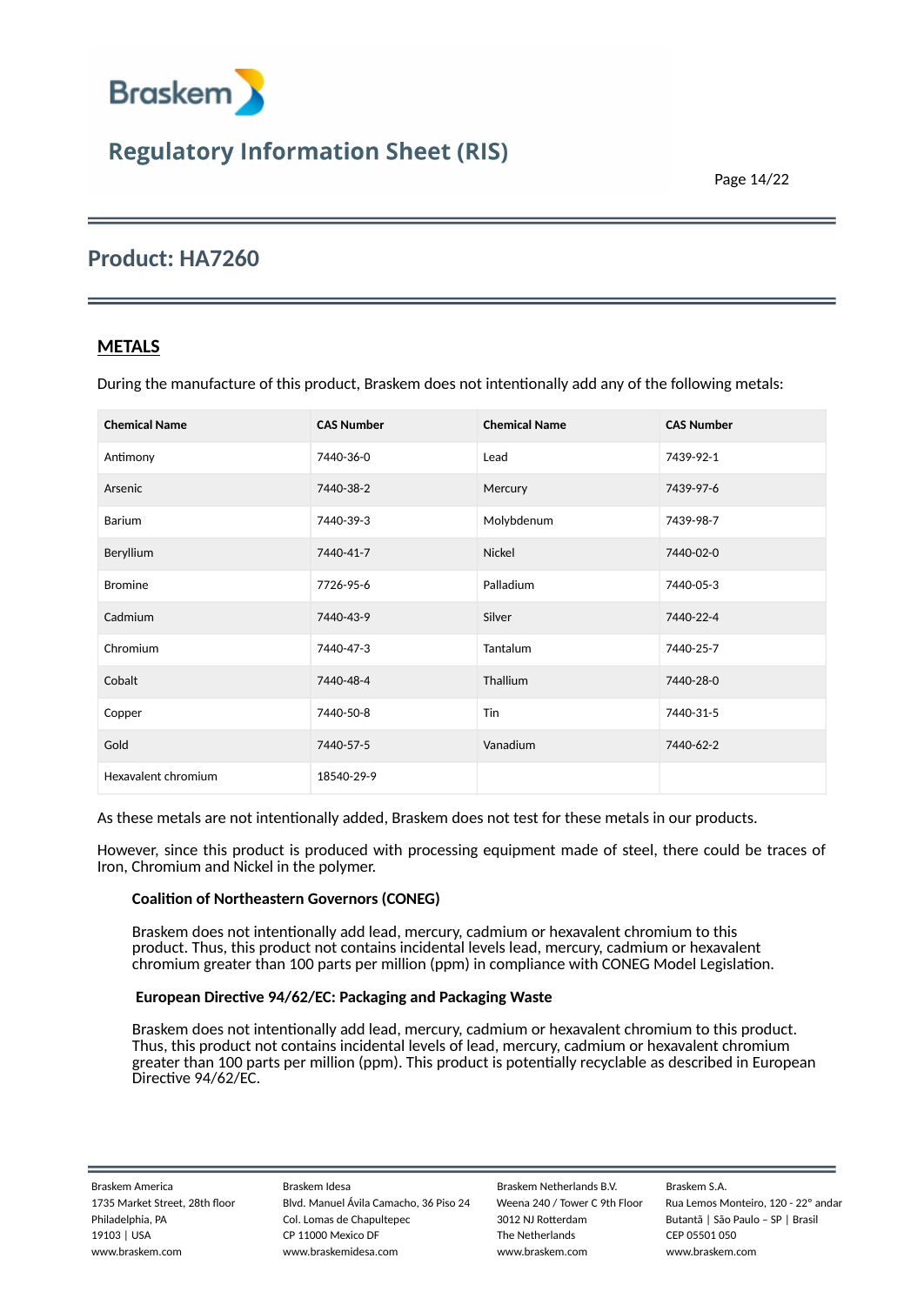

### **Product: HA7260**

### **PERFLUOROCHEMICALs (PFCs)**

Braskem does not intentionally add or use any of the following compounds during the manufacture of this product:

| PERFLUOROCHEMICAL                                             | <b>CAS number</b>            | PERFLUOROCHEMICAL                                                 | <b>CAS number</b>      |
|---------------------------------------------------------------|------------------------------|-------------------------------------------------------------------|------------------------|
| Perfluorooctanoic acid                                        | $335 - 67 - 1$               | Perfluorooctane sulfonate (PFOS)                                  | 1763-23-1              |
| Perfluoro-n-butyric acid                                      | $375 - 22 - 4$               | Ethyl perfluorooctane sulfonamide/<br>Perfluorooctane sulfonamide | 4151-50-2,<br>754-91-6 |
| Pentafluoropropionic acid/Silver<br>pentafluoropropionic acid | $422 - 64 - 0$ ,<br>509-09-1 | Perfluorononanoic acid                                            | 375-95-1               |
| Perfluoropentanoic acid                                       | 2706-90-3                    | Perfluorodecane sulfonate                                         | 126105-34-8            |
| Perfluorohexane sulfonic acid                                 | $355 - 46 - 4$               | Perfluorodecanoic acid                                            | $335 - 76 - 2$         |
| Perfluoroheptanoic acid                                       | $375 - 85 - 9$               | Perfluorododecanoic acid                                          | $307 - 55 - 1$         |
| Perfluorooctanoic acid (PFOA)                                 | $335 - 67 - 1$               |                                                                   |                        |

As these substances are not intentionally added, Braskem does not test for these substances in our products.

### **DYES OR PIGMENTS**

This product is not manufactured or formulated with carbon black, dyes, inks or pigments, including azocolorants and azodyes.

### **OTHER SUBSTANCES OF INTEREST**

Braskem does not intentionally add or use any of the following compounds during the manufacturing of this product:

| CAS#          | <b>Chemical Name</b>      |
|---------------|---------------------------|
| 71-55-6       | 1,1,1-Trichloroethane     |
| $79 - 34 - 5$ | 1,1,2,2-Tetrachloroethane |
| 79-00-5       | 1,1,2-Trichloroethane     |
| 107-06-2      | 1,2-Dichloroethane        |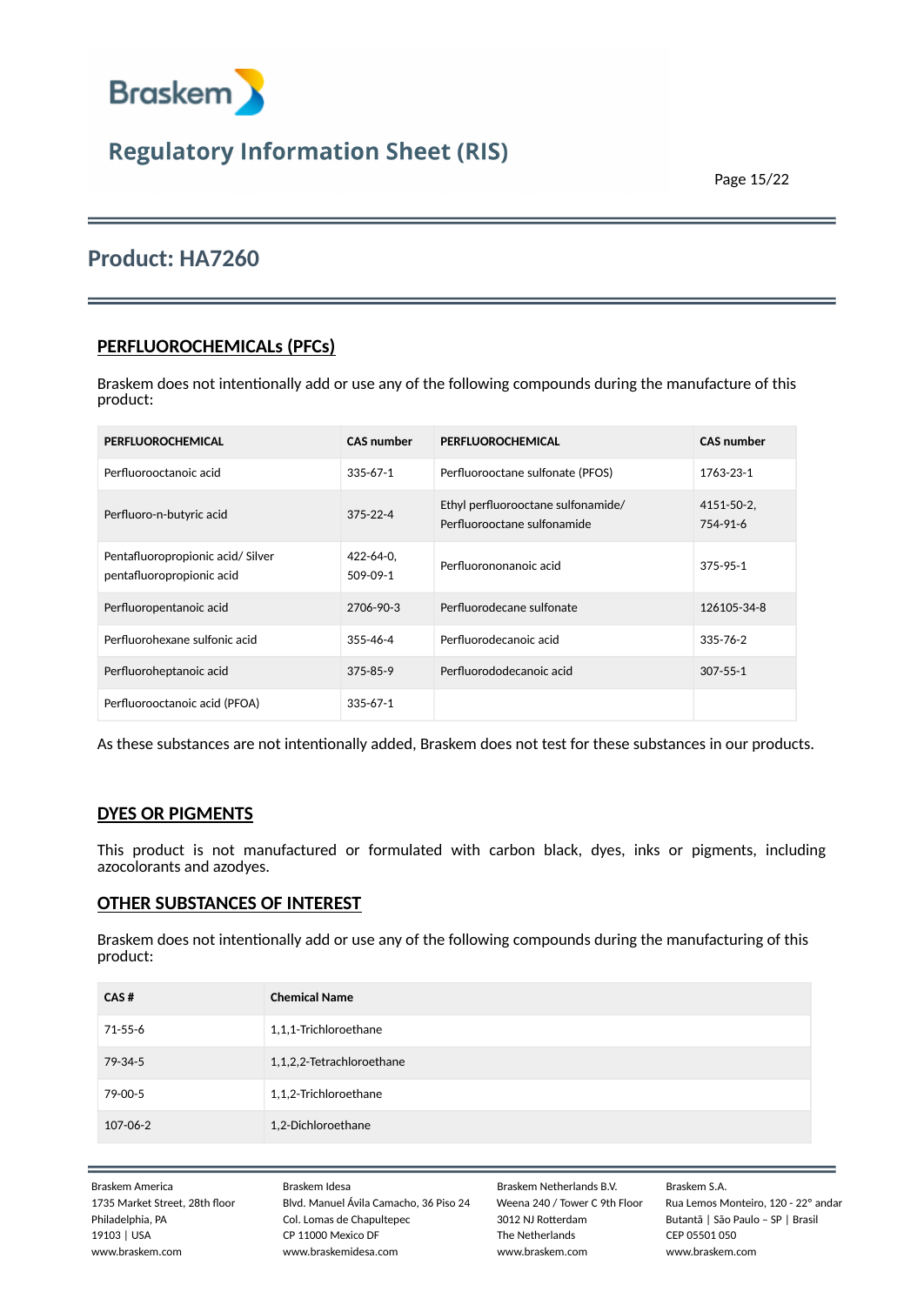

Page 16/22

### **Product: HA7260**

| 3846-71-7         | 2-(2-Hydroxy-3,5-di-tert-butylphenyl) benzotriazole                               |
|-------------------|-----------------------------------------------------------------------------------|
| 1746-01-6         | 2, 3, 7, 8-Tetrachlorodibenzo (para) dioxin                                       |
| 1675-54-3         | 2,2-bis(4-hydroxyphenyl) propane bis(2,3-epoxypropyl) ether (BADGE)               |
| 584-84-9; 91-08-7 | 2,4 and/or 2,6-Toluene diisocyanate                                               |
| $75 - 26 - 3$     | 2-Bromopropane                                                                    |
| 110-80-5;111-15-9 | 2-Ethoxyethanol and2-Ethoxyethanol acetate                                        |
| 103-11-7          | 2-Ethyl hexyl acrylate (2-EHA)                                                    |
| 107-98-2          | 2-Methoxy-1-propanol                                                              |
| 109-86-4          | 2-Methoxyethanol                                                                  |
| 110-49-6          | 2-Methoxyethanol acetate                                                          |
| 91-59-8           | 2-naphtylamine + salts                                                            |
| $92 - 67 - 1$     | 4-aminodiphenyl                                                                   |
| 92-93-3           | 4-nitrobiphenyl +salts                                                            |
| 99-99-0           | 4-nitrotoluene                                                                    |
| 77-90-7           | Acetyltributylcitrate                                                             |
| 79-06-1           | Acrylamide                                                                        |
| 309-00-2          | Aldrin                                                                            |
| $92 - 67 - 1$     | Aminobiphenyl (4-) + salts                                                        |
| 1332-21-4         | Asbestos                                                                          |
| 123-77-3          | Azodicarbonamide (ADA)                                                            |
| n/a               | Azo compounds                                                                     |
| 68608-77-5        | Benzenamine, 2-ethyl-N-(2-ethylphenyl)-,(tripropenyl) derivs.                     |
| 15721-78-5        | Benzenamine, 4-(1,1,3,3-tetramethylbutyl)-N-[4-(1,1,3,3-tetramethylbutyl)phenyl]- |
| 10081-67-1        | Benzenamine, 4-(1-methyl-1-phenylethyl)-N-[4-(1-methyl-1-phenylethyl)phenyl]-     |
| 24925-59-5        | Benzenamine, 4-nonyl-N-(4-nonylphenyl)-                                           |
|                   |                                                                                   |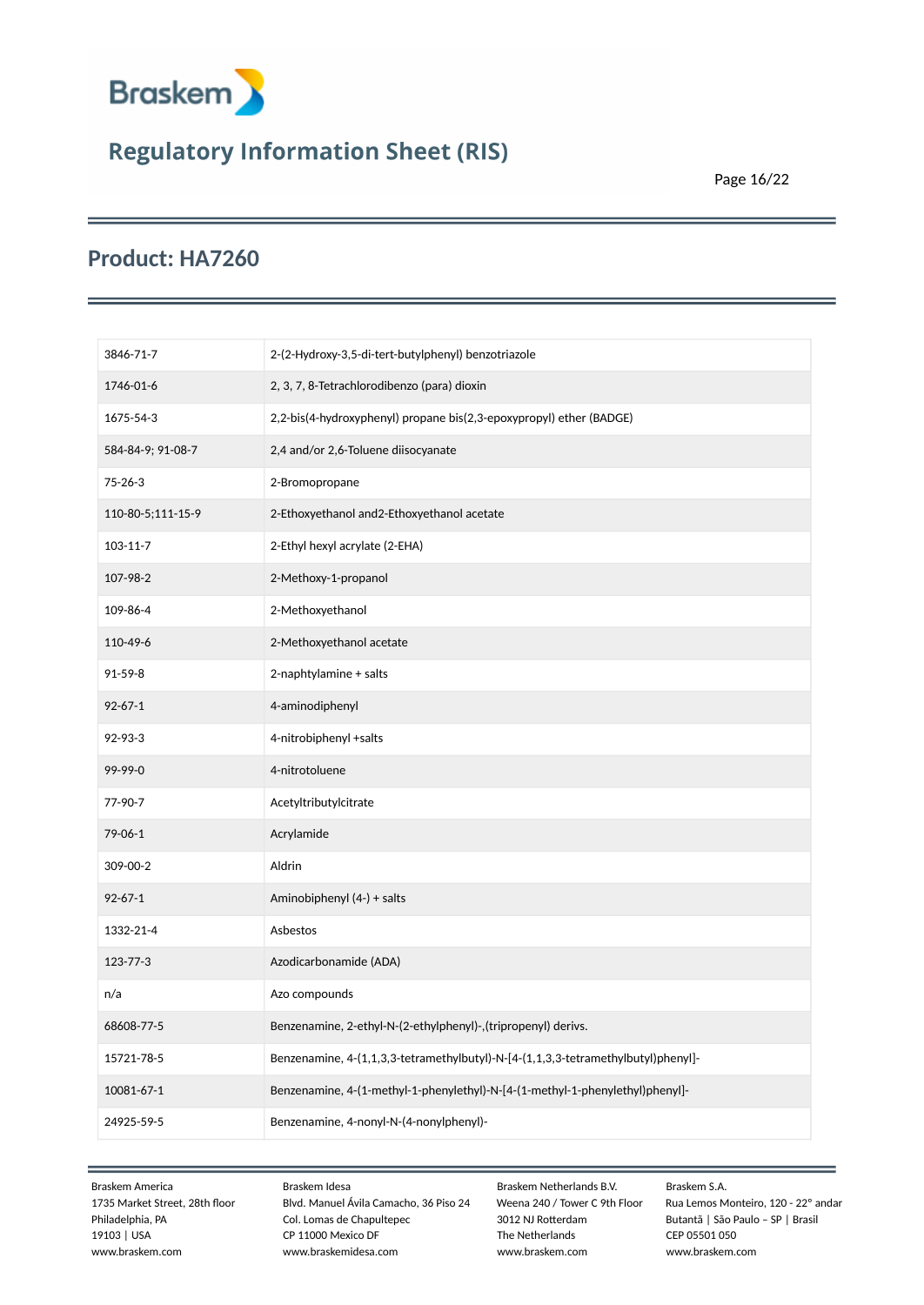

Page 17/22

### **Product: HA7260**

| $101 - 67 - 7$ | Benzenamine, 4-octyl-N-(4-octylphenyl)-                                                                                                                                                         |
|----------------|-------------------------------------------------------------------------------------------------------------------------------------------------------------------------------------------------|
| 4175-37-5      | Benzenamine, 4-octyl-N-phenyl-                                                                                                                                                                  |
| 36878-20-3     | Benzenamine, ar-nonyl-N-(nonylphenyl)-                                                                                                                                                          |
| 27177-41-9     | Benzenamine, ar-nonyl-N-phenyl-                                                                                                                                                                 |
| 26603-23-6     | Benzenamine, ar-octyl-N-(octylphenyl)-                                                                                                                                                          |
| 68608-79-7     | Benzenamine, N-phenyl-, (tripropenyl) derivs.                                                                                                                                                   |
| 68411-46-1     | Benzenamine, N-phenyl-, reaction products with 2, 4, 4-trimethylpentene                                                                                                                         |
| 184378-08-3    | Benzenamine, N-phenyl-, reaction products with isobutylene and 2,4,4-trimethylpentene                                                                                                           |
| 68442-68-2     | Benzenamine, N-phenyl-, styrenated                                                                                                                                                              |
| $71 - 43 - 2$  | Benzene                                                                                                                                                                                         |
| $92 - 87 - 5$  | Benzidine (+ salts)                                                                                                                                                                             |
| n/a            | Biocides (Pesti-, Herbi-, Insecti-, Fungi-, Bactericides) and other Fumigants, including Kathon CG and<br>Kepone (Chlordecone)                                                                  |
| 542-88-1       | Bis(chloromethyl)ether (BCME)                                                                                                                                                                   |
| 7726-95-6      | <b>Bromine</b>                                                                                                                                                                                  |
| 2426-08-6      | Butylglycidylether (BGE)                                                                                                                                                                        |
| 25013-16-5     | Butylated hydroxyanisole (BHA)                                                                                                                                                                  |
| 9004-35-7      | Cellulose acetate                                                                                                                                                                               |
| n/a            | Ceramic fibers                                                                                                                                                                                  |
| 57-74-9        | Chlordane                                                                                                                                                                                       |
| 63449-39-8     | Chlorinated paraffin                                                                                                                                                                            |
| 59-50-7        | Chlorocresol (meta-) and (ortho-)                                                                                                                                                               |
| n/a            | Chlorofluorocarbons (CFCs) and Hydrochlorofluorocarbons (HCFC), including HCFC 141 b (1,1-<br>Dichloro-1-fluoroethane), HCFC 142 b (Chloro-1,1-difluoroethane) or HCFC 22 (Clorodifluorometano) |
| 67-66-3        | Chloroform                                                                                                                                                                                      |
| 26172-55-4     | Chloromethylisothiazolinone (CIT)                                                                                                                                                               |
|                |                                                                                                                                                                                                 |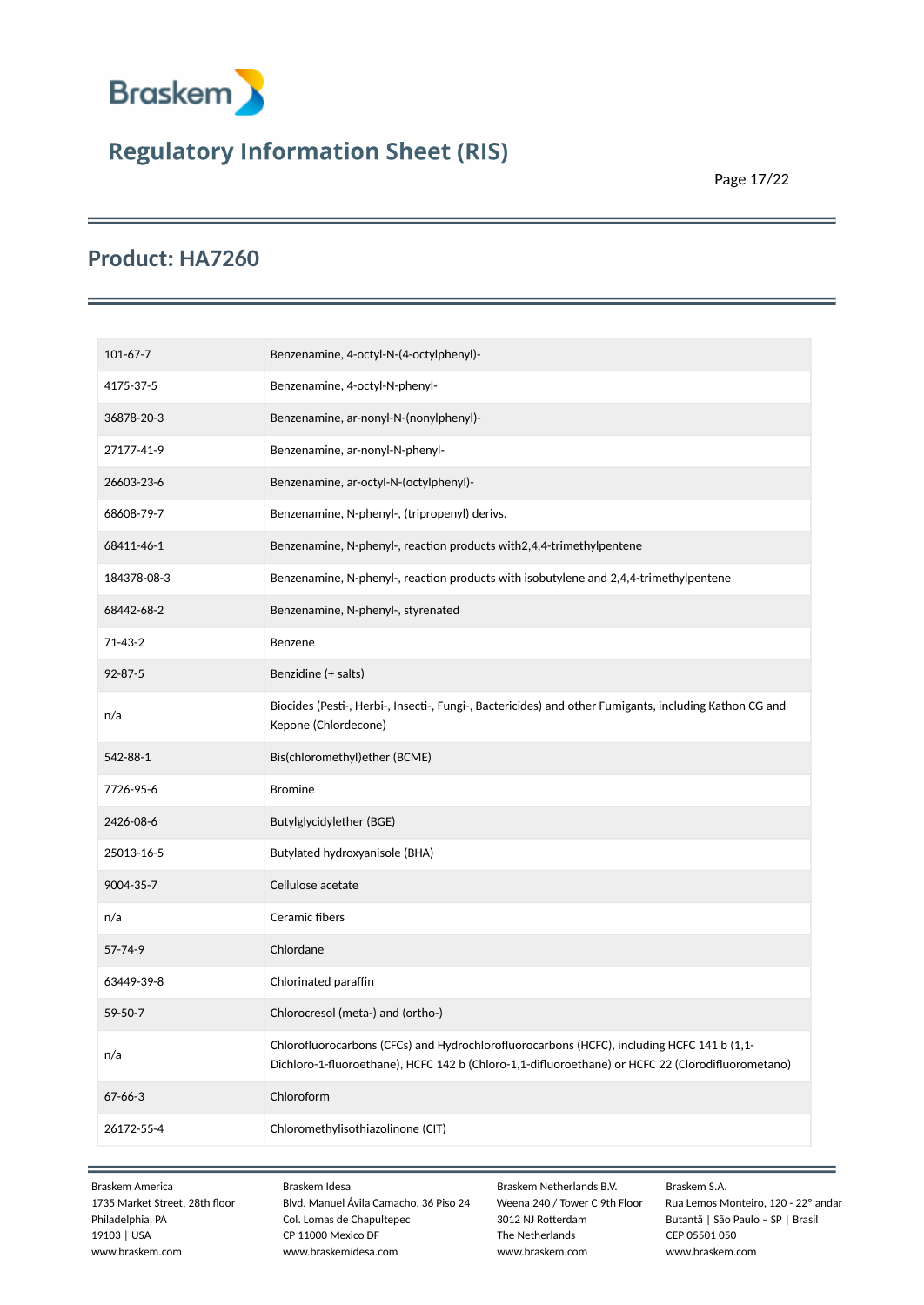

Page 18/22

### **Product: HA7260**

| 7738-94-5                                  | Chromic acid                                                                                                               |
|--------------------------------------------|----------------------------------------------------------------------------------------------------------------------------|
| 8050-09-7                                  | Colophony (rosin) and its derivatives                                                                                      |
| 8001-58-9                                  | Creosote                                                                                                                   |
| 1163-19-5                                  | Deca-bromodiphenylether (DBDE)                                                                                             |
| 61789-80-8                                 | DHTDMAC: Dimethyl di(hydrogenated tallow) ammonium chloride                                                                |
| 431-03-8                                   | Diacetyl                                                                                                                   |
| 75-09-2                                    | Dichloromethane                                                                                                            |
| $60 - 57 - 1$                              | Dieldrin                                                                                                                   |
| 68-12-2                                    | Dimethylformamide                                                                                                          |
| n/a                                        | Difurans, Dioxins and Furans                                                                                               |
| 72-20-8                                    | Endrin                                                                                                                     |
| 106-89-8                                   | Epichlorohydrin                                                                                                            |
| $107 - 21 - 1$                             | Ethylene glycol                                                                                                            |
| n/a                                        | Fluorocarbons                                                                                                              |
| 50-00-0                                    | Formaldehyde - not intentionally added, but a known thermal degradation product of polyolefins<br>under extreme conditions |
| n/a                                        | Fragrances                                                                                                                 |
| 109-89-4; 110-49-6;<br>110-80-5; 111-1 5-9 | Glycol ethers (EGME, EGMEA, EGEE, EGEEA)                                                                                   |
| 76-44-8                                    | Heptachlor                                                                                                                 |
| 36355-01-8                                 | Hexabromobiphenyls                                                                                                         |
| 25637-99-4                                 | Hexabromocyclododecane (HBCDD)                                                                                             |
| $118 - 74 - 1$                             | Hexachlorobenzene                                                                                                          |
| 87-68-3                                    | Hexachlorobutadiene                                                                                                        |
| 822-06-0                                   | Hexamethylene-1,6-diisocyanate                                                                                             |
| n/a                                        | Hydrobromofluorocarbons (HBFCs)                                                                                            |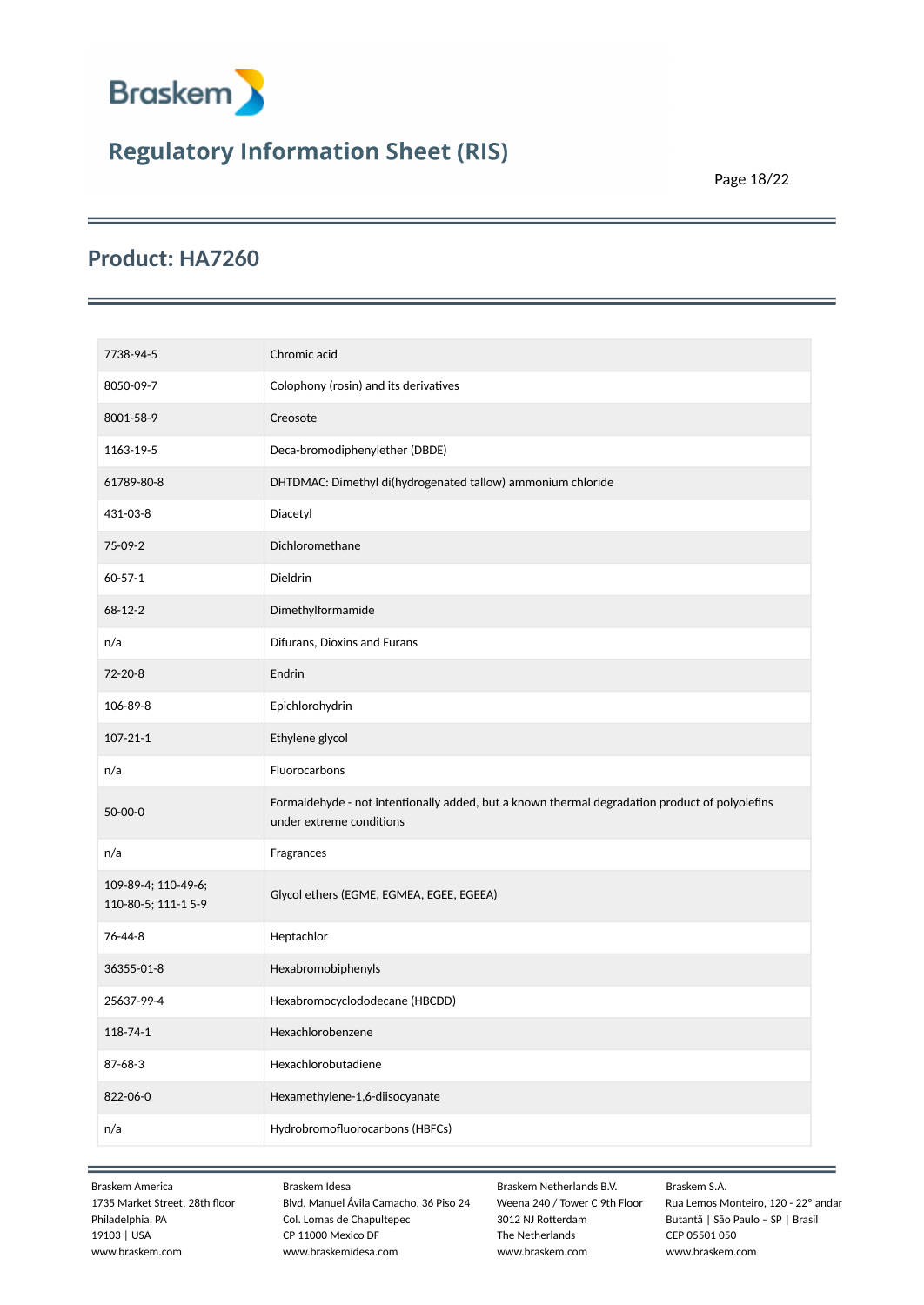

Page 19/22

### **Product: HA7260**

| n/a                                               | Hydrochlorofluorocarbons                                                                                                                                                                                          |
|---------------------------------------------------|-------------------------------------------------------------------------------------------------------------------------------------------------------------------------------------------------------------------|
| 7664-39-3                                         | Hydrofluoric acid (HF)                                                                                                                                                                                            |
| n/a                                               | Hydrofluorocarbons (HFCs)                                                                                                                                                                                         |
| 193-39-5                                          | Indeno(1,2,3-cd)pyrene                                                                                                                                                                                            |
| 138-86-3                                          | Limonene                                                                                                                                                                                                          |
| 101-68-8; 9016-87-9                               | MDI (methyl-di-p-phenylene isocyanate)                                                                                                                                                                            |
| 108-78-1; 37640-57-6                              | Melamine; Melamine Cyanuric acid                                                                                                                                                                                  |
| 74-83-9                                           | Methylbromide                                                                                                                                                                                                     |
| $71 - 55 - 6$                                     | Methylchloroform                                                                                                                                                                                                  |
| 2682-20-4                                         | Methylisothiazolinone (MIT)                                                                                                                                                                                       |
| 101-77-9                                          | Methylenedianiline (4,4'-)                                                                                                                                                                                        |
| 109-86-4                                          | Methylglycol                                                                                                                                                                                                      |
| 2385-85-5                                         | Mirex                                                                                                                                                                                                             |
| n/a                                               | Nanomaterials                                                                                                                                                                                                     |
| $104 - 51 - 8$                                    | N-butylbenzene                                                                                                                                                                                                    |
| n/a                                               | Nitrosamines, N-nitrosamines/N-nitrosamides                                                                                                                                                                       |
| n/a                                               | Organoarsenic compounds                                                                                                                                                                                           |
| 90-04-0                                           | Ortho-anisidine                                                                                                                                                                                                   |
| 99-76-3; 120-47-8; 94-13-3;<br>$94 - 26 - 8$      | Parabens (Methylparaben, Ethylparaben, Propylparaben, Butylparaben)                                                                                                                                               |
| Phenyl-b-naphthylamine:<br>135-88-6; PCP:956-90-1 | Polychlorinated Bi-, TerphenylsandNaphthalenes (e.g. Pentachlorophenol [PCP], Phenyl-b-<br>naphthylamine, Polychlorinatedbiphenyls [PCB], Polychlorinatednaphthalene [PCN]<br>andPolychlorinatedterphenyls [PCT]) |
| n/a                                               | Radioactive Substances                                                                                                                                                                                            |
| 9004-70-0                                         | Pyroxylin (Nitrocellulose)                                                                                                                                                                                        |
| 108-46-3                                          | Resorcinol                                                                                                                                                                                                        |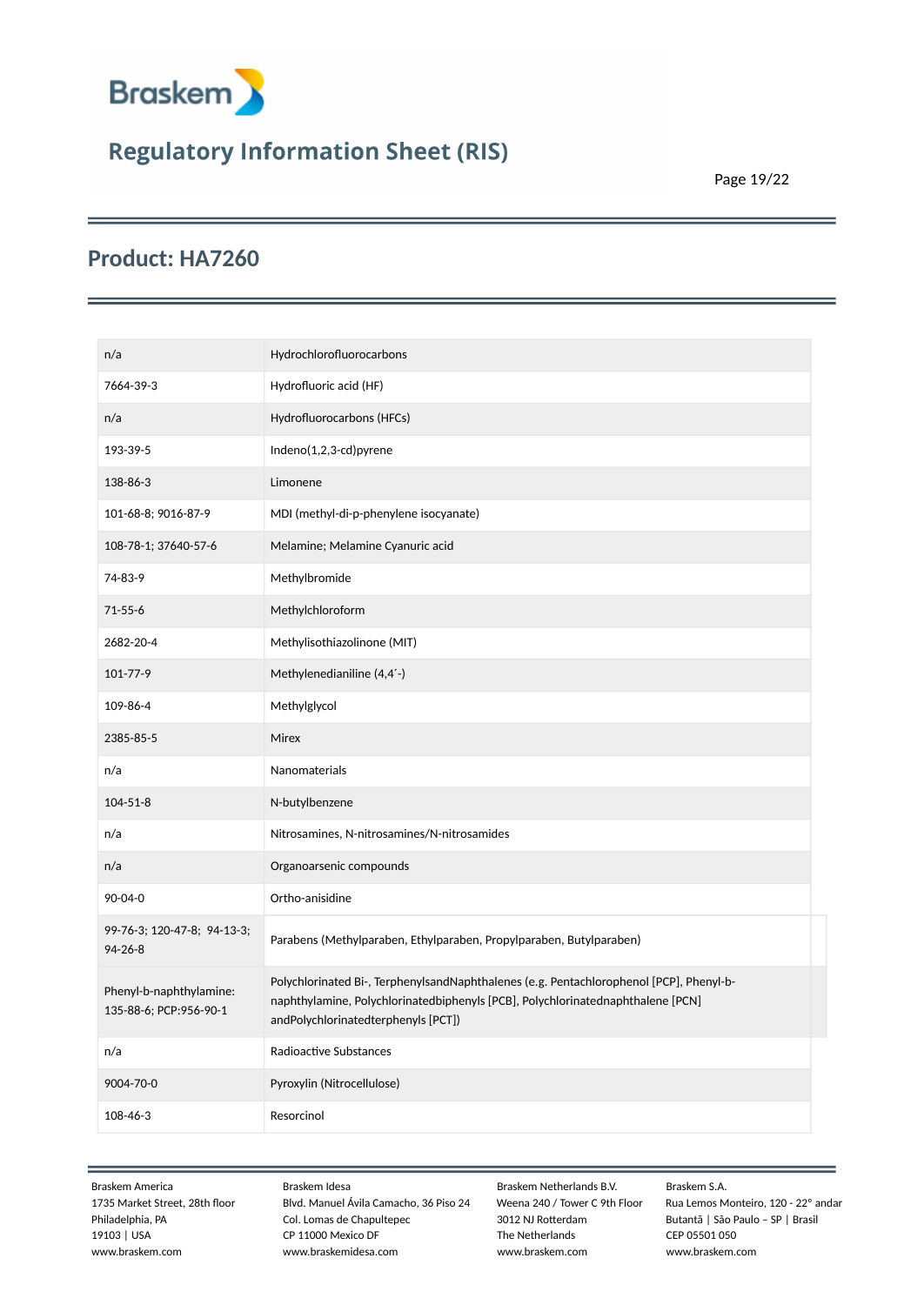

Page 20/22

### **Product: HA7260**

| $57 - 56 - 7$                                         | Semicarbazide                                             |
|-------------------------------------------------------|-----------------------------------------------------------|
| 7440-21-3                                             | Silicon                                                   |
| 63394-02-5; 63148-62-9                                | Silicone (Silicone Rubber, Silicone oil)                  |
| 7789-06-2                                             | Strontium chromate                                        |
| 100-42-5                                              | Styrene                                                   |
| 7446-09-5                                             | Sulfur dioxide                                            |
| 2551-62-4                                             | Sulfurhexa fluoride                                       |
| 1934-21-0                                             | Tartrazine                                                |
| 1948-33-0                                             | Tert-butylhydroquinone (TBHQ, tertiary butylhydroquinone) |
| 127-18-4                                              | Tetrachloroethylene                                       |
| 117-08-8                                              | Tetrachlorophthalicanhydride (TCPA)                       |
| $62 - 56 - 6$                                         | Thiocarbamide                                             |
| 21564-17-0                                            | Thiocyanic acid (2-benzothiazolythiomethylester) (TCMTB)  |
| 137-26-8                                              | Thiram (TMTD)                                             |
| 17501-79-0                                            | Titanium acetylacetonate (TAA)                            |
| 106-49-0; 95-35-4                                     | Toluidine (p- and o-)                                     |
| 8001-35-2                                             | Toxaphene                                                 |
| 79-01-6                                               | Trichloroethylene                                         |
| 3380-34-5                                             | Triclosan (polychlorophenoxyphenol)                       |
| 56090-54-1                                            | Triglycerin                                               |
| ITX: 5495-84-1; Titanyl-<br>acetylacetone: 14024-64-7 | UV-hardeners (e.g. ITX, Titanyl-acetylacetone)            |
| 75-34-5                                               | Vinylidene chloride                                       |
| 1330-20-7                                             | Xylene                                                    |
| 12185-10-3                                            | Yellow phosphorous                                        |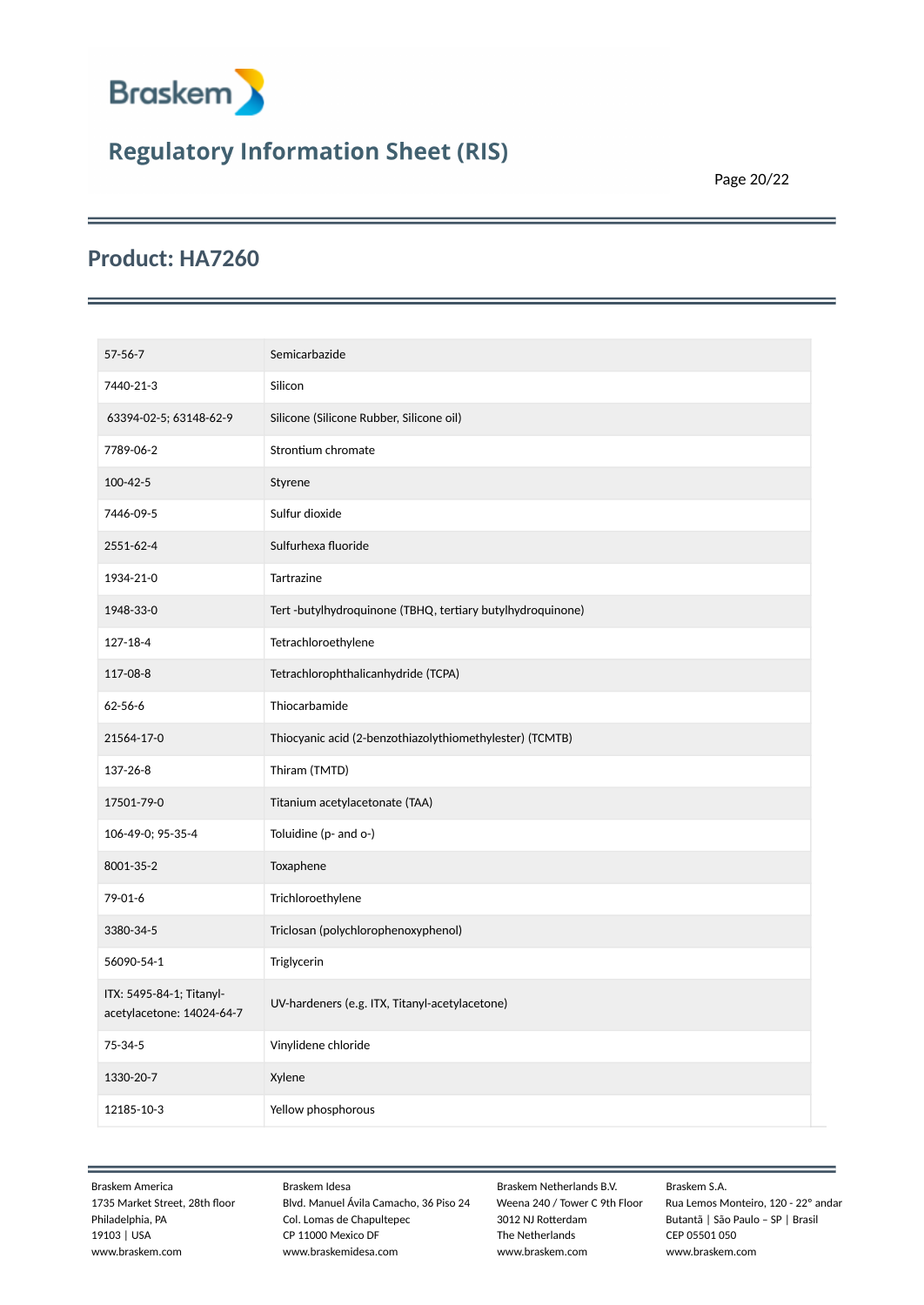

Page 21/22

### **Product: HA7260**

1) Braskem does not make or expressly disclaim any warranties, including warranties of merchantability or suitability for a particular purpose, regardless of<br>whether oral or written, expressly or implied, or allegedly aris information contained herein or the product itself. The data provided in this document is limited to the extent of Braskem's knowledge and/or supplier's<br>information provided to Braskem on this date. The document herein rel **combination with any other product or in any process, unless otherwise specified.**

2) It is the Purchaser´s responsibility to verify the suitability of Braskem´s Product for the intended use, to obtain the necessary competent government<br>approvals and to ensure compliance with any applicable legal and reg all necessary tests on its finished products to ensure that all conditions, specifications, legal and regulatory requirements are met and that its finished products<br>manufactured with this Product are suitable for the appli **applicable.**

3) The Purchaser assumes the full risk of any liability either resulting from a contract or the law to its consumers and purchasers, exempting Braskem from any<br>direct or indirect damages arising from the commercialization

**4) If the Purchaser is not the end-purchaser of this Product and is going to distribute, sell or to make it available for third parties, this disclaimer must be** presented to those third parties, including the importer, under penalty of exclusive responsibility of the Purchaser for the use of this product by the third parties,<br>in disagreement with Product Stewardship information.

**5) The information provided is of the date hereof and Braskem may update, revise or amend the information contained herein whenever possible at any time. Purchaser shall consult [www.braskem.com](http://www.braskem.com) to verify any updates to this information or contact Braskem Product Stewardship Department.**

**SOUTH AMERICA:** Please contact your local technical service.

Lett

**Patrícia Miranda de Faria**

Braskem Global Product Stewardship

#### **Leticia Lopes Barbosa**

Braskem America Braskem Idesa Braskem Netherlands B.V. Braskem S.A.